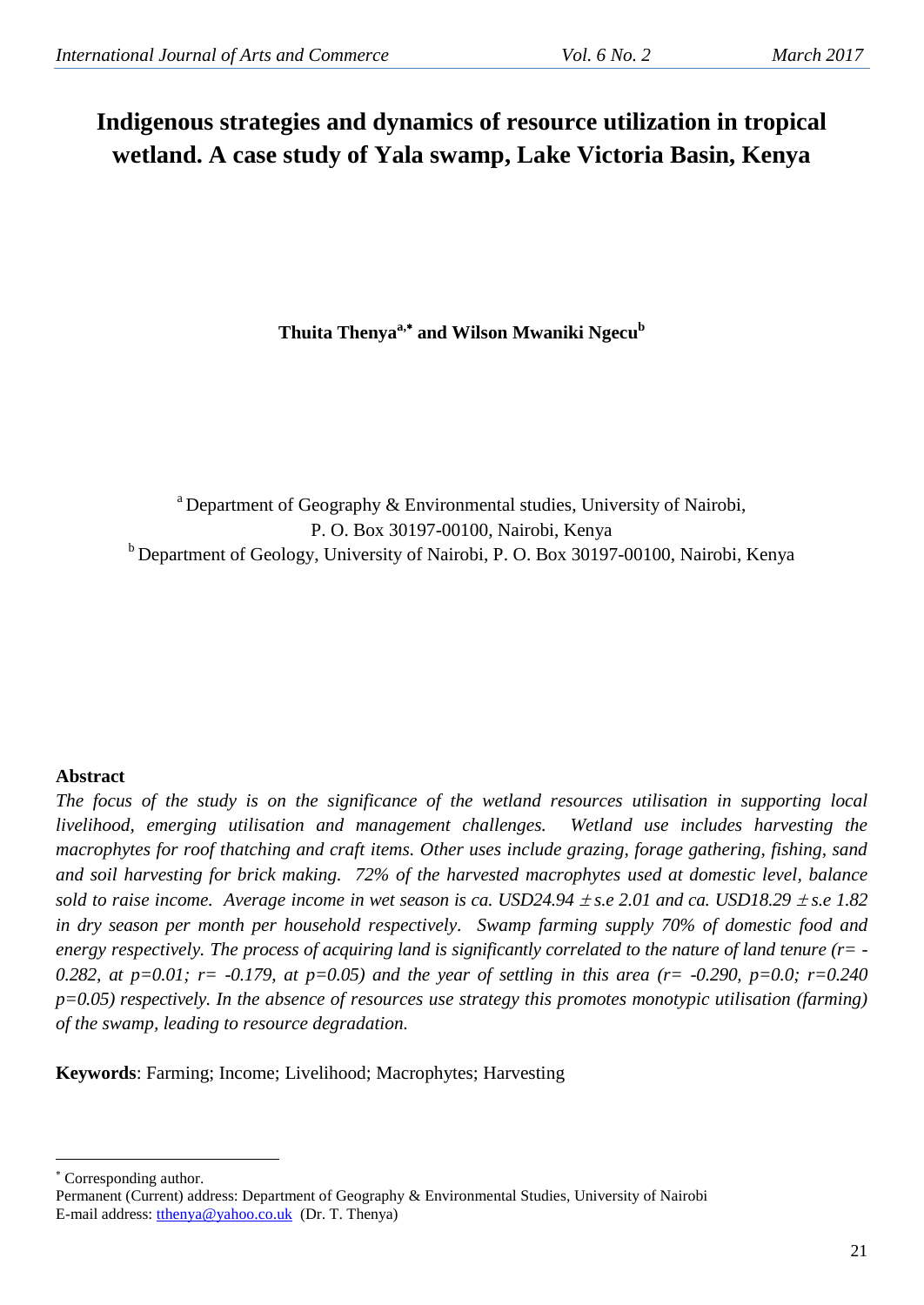# **1. Introduction**

The historical association between people and wetlands dates back to the beginning of civilization. In Africa, the productivity of wetlands that support a great diversity of plants and animals provides the natural resources essential to the survival of a significant part of the African rural population (Halls, 1997). The Convention on Biological Diversity (1992) Article 15 recognises this "close and traditional dependence of many indigenous and local communities embodying traditional life–style on the biological resources. It further acknowledges the desirability of sharing equitably benefits arising from the use of traditional knowledge, innovations and practices relevant to the conservation of biological diversity and the sustainable use of its components. However, the people who benefit the most from these services and products provided by wetlands in Africa (and other developing regions) are generally unable to influence decision making at a political level (UNEP, 1997).

Over the years communities living next to these wetlands have developed adaptations and strategies to make best use of them (Halls, 1997; Abila, 2002, Nasongo et al 2015). The abundance of water and fertile soils within many wetlands provide them with the potential to provide considerable agricultural resources. For example, the Inner Niger Delta floodplain supports about one million sheep and goats, which belongs to over 550,000 people (Halls, 1997) while in Nagaon districts there are several wetlands that are fully dependent by the rural communities (Sarma and Kaiti, 2010). In addition, wetlands are also important in providing dry season grazing area especially in arid and semi-arid areas. The Kafue flats in Zambia provide important grazing area on highly productive *Vossia* and *Echinocloa* vegetation (Halls, 1997). In some African countries, wetlands are also important in supporting tourism industry due to the abundance of local wildlife that provides a means of income for the local communities. Some of these areas include the Kafue wetlands in Zambia, Kenya Amboseli swamps and the rich riverine vegetation of Mara River in the great Masai Mara Game Reserve.

The use of papyrus plants (Cyperus papyrus L.) for making "papyri" (papyrus paper) has been documented since 3600 BC in Egypt and it was later on adopted in Greece, Middle East countries and indeed the whole of Roman Empire. In addition, papyrus has also been used to make sandals, fences, huts, boxes, ropes, mats, cloth, medicine, cordage, formal bouquets, funeral garlands, boats and building materials (Lind and Morrison, 1974; Duke, 1983; Burnmeister, 2001, Kateyo, et al, 2014). Currently, papyrus is used by local communities in places like central and in the eastern Africa for both domestic and commercial items including building materials (Lind and Morrison 1974; Katondo, 2001). In the Okavango delta roots of palm Hyphae, Phragmites and palm hearts are used to make food and wine by the local community. In addition, the use of high calorific papyrus rhizomes as fuel has been recorded in Ewaso Narok swamp, Kenya (Thenya, 2001), Simiyu wetland in Lake Victoria Basin (LVB) (Katondo, 2001) and in the making of fuel briquettes in Rwanda among other uses. In LVB, Yala swamp is important as a source of providing building and fish traps material and collection of vegetables as well as grazing field (Ogutu, 1987; Kareri, 1992 and ICRAF 2000) and similarly for Nyando wetland (Nasongo et al, 2015) and in Katongo wetland Uganda it is an important source of products like monitor lizards (*Tragelaphus spekii*), phoenix palm stems, water according to Kateyo, (2014). This forms an important base for the local economy and livelihood support.

The Lake Victoria basin (LVB) supports an estimated 21 million people who rely primarily on subsistence agriculture and pastoralism for their livelihood (ICRAF, 2000). The basin has had sedentary communities for a long time. They have intensified exploitation of the catchments areas dating since the 1930s. In addition, there is a strong reliance on the wetland resources as a significant source of income for the local communities (Hoekstra and Corbett, 1995; ICRAF, 2000; Abila, 2002, Kateyo, Nasongo et al,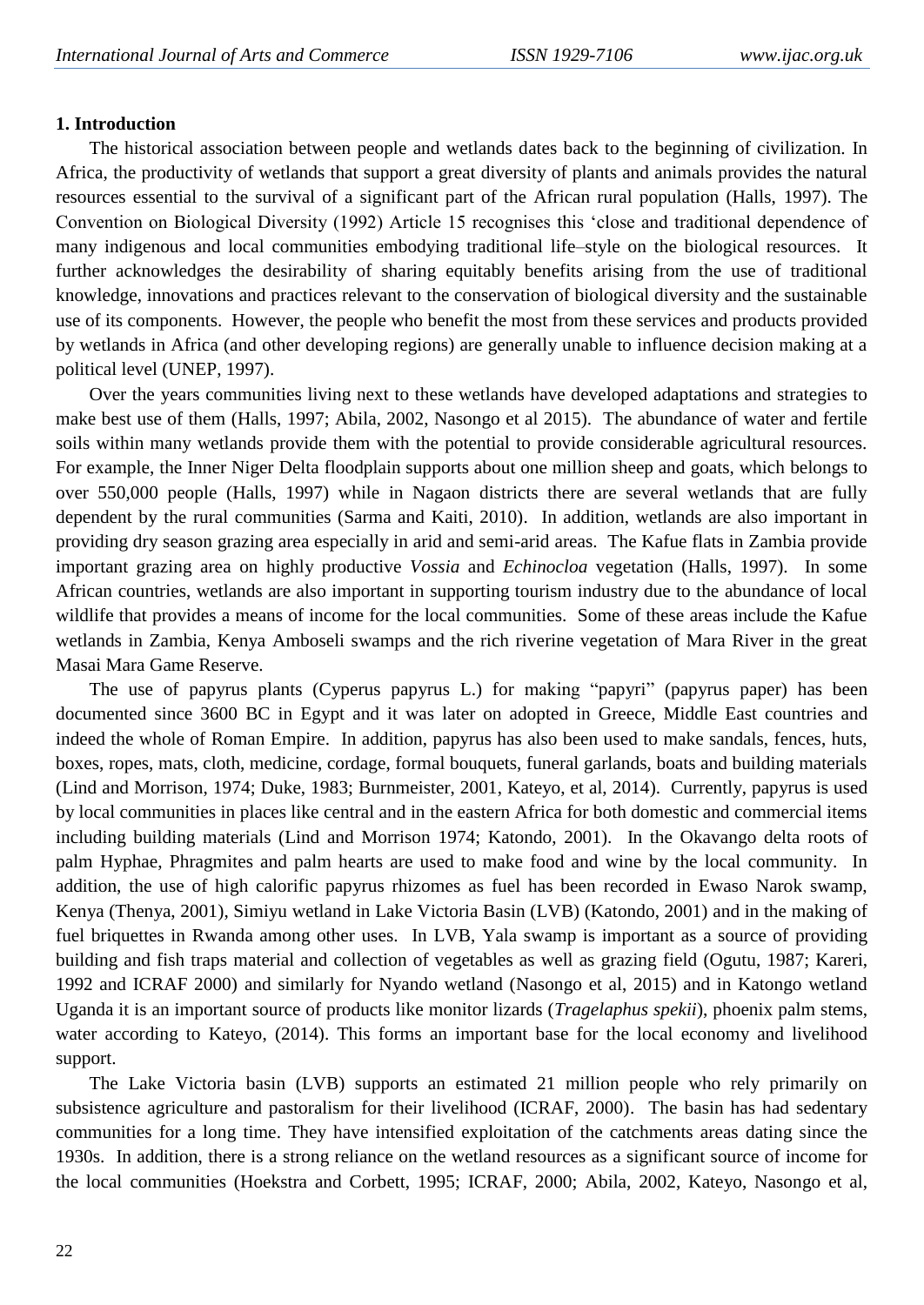2015), but the direct values attached to the wetlands have not been documented and quantified in a consistent fashion.

#### **2. Study area**

#### *2.1. Biophysical conditions*

Yala swamp is located in Lake Victoria Basin (LVB). The swamp is a deltaic wetland dominated by different species of the genus Cyperus. They include among them *C. papyrus, C. dives, C. exaltatus* and *C.*  distans. The swamp is located between Yala and Nzoia rivers,  $0^0$  07' N –  $0^0$  01' S / 33<sup>0</sup> 58' – 34<sup>0</sup> 15' E (Fig. 1). Its formation is as a result of backflow of water from Lake Victoria as well as flooding of the Rivers Nzoia and Yala. The swamp is mainly fed by river Yala that flows right through the swamp with a small contribution from river Nzoia in the North-eastern section of the swamp. The wetland comprises 20,000 ha; with an approximate distances of 15-25 km north-south direction for (Thenya, 2006). This ecosystem also encompasses three lakes, which include Lakes Sare, Namboyo and Kanyaboli (Fig. 1). These lakes contain some endemic haplochromine fish species, some of which are no longer found in Lake Victoria and are in acute danger of extinction (Kaufman and Ochumba, 1993). Likewise, the wetland provides vital habitats for various species of birds, mammals, reptiles and fish (Mavuti, 1989; Hughes and Hughes, 1992).

The Lake Victoria basin comprises one of the most populated rural areas in the world with an estimated 1,200 persons per km<sup>2</sup> (Hoekstra and Corbett, 1995). The population is characterised by high out migration rate to urban areas in search of jobs (GoK, 1994). This is attributed to the fact that the population is generally poor and its livelihood is mainly derived from subsistence farming and indigenous livestock. The local communities are traditionally dependent on the local wetlands for their livelihood including vegetable harvesting and grazing among others (Abila, 1998; Gichuki et al., 2001). Other uses include sourcing of macrophytes for building, fishing gears, beehives as well as a source of income (Odak, 1987; Ogutu 1987; Kareri 1992 Hoekstra and Corbett, 1995; ICRAF, 2000). Farming in the swamp in particular is an important activity (Mugo and Shikuku, 2000) but the declining soil fertility in and around the swamp coupled with high population acts partly as driving force to wetland conversion to farmland. In general, pervasive poverty in the wetland hinders sustainable use of the land resources leading to considerable land degradation, sedimentation and nutrient run-off, which contributes to its degradation.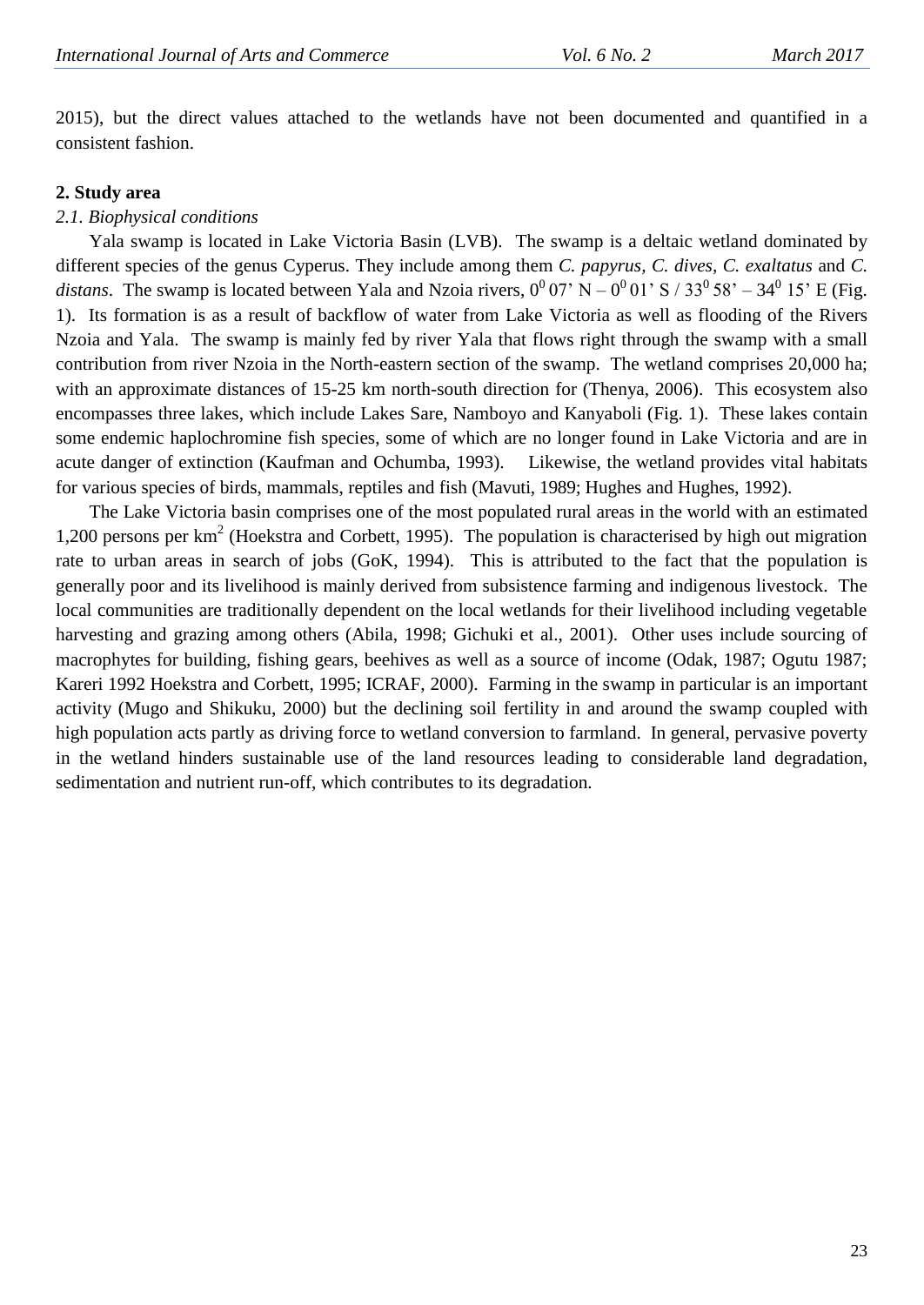

# **Fig.1 Yala swamp, associated lakes ecosystems and administrative Locations, Kenya**

# *2.2. Climate and Hydrological dynamics of Lake Victoria basin*

Annual rainfall in LVB comprise of a bimodal pattern with "long rains" from March to April and "short rains" from Oct. to Nov. (Fig. 2). The Yala/ Nzoia catchment has high precipitation in the Northern highland (1,800-2,000 mm per annum) and low in the South-Western lowlands (800-1,600 mm per annum). Conversely the average rainfall around lowland Yala swamp is approximately 760mm.



**Fig. 2. Annual rainfall trends in Lake Victoria basin, Kenya**  *(Source: Lake Victoria Environment Management Programme)*

## *2.3. Yala swamp ecosystem historical changes and socio-economic status*

Until the mid 1960s the Yala swamp covered a total of 17,500 ha as natural swamp. However, between 1965 and 1970, 2,300 ha were reclaimed for farming by the Ministry of Agriculture (MOA) (Aloo,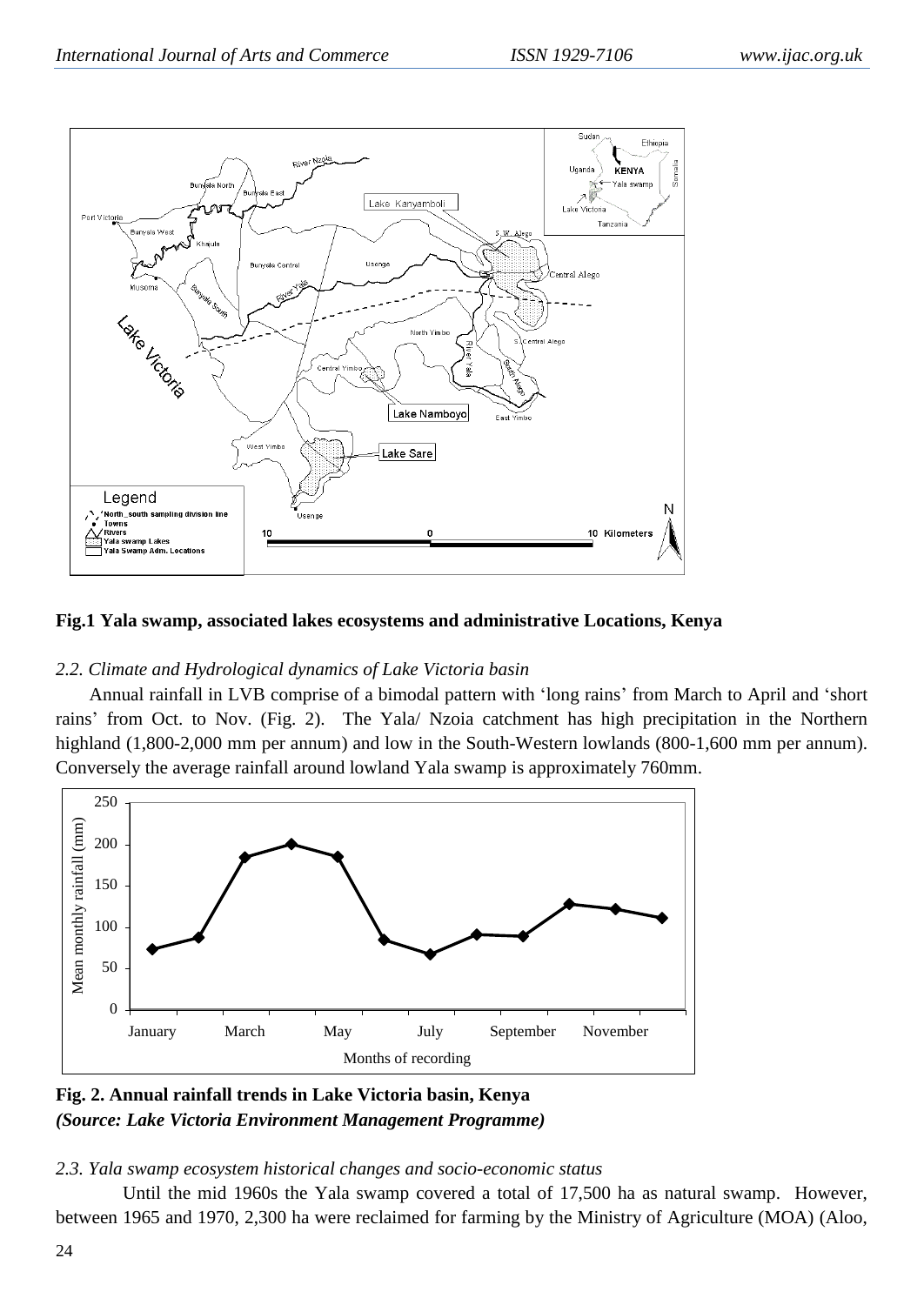2003). Later in 1990s, the then Lake Basin Development Authority (LBDA) earmarked two other Phases for reclamation, with Phase II constituting 6,000 ha and a Phase III 9,200 ha (Mavuti 1989; Mavuti 1992; Ocholla, 1997). In year 2002, some 7,000 ha, including a large section of phase 1 LBDA 2,300 ha drained section, was leased out for rice farming to a private company threatening the indigenous use (Thenya, 2006).

#### **3. Material and methods**

### *3.1. Sampling*

The swamp was divided into two major sections based on the vegetation formation, topography, ecotypes, accessibility and socio-economic status (Fig. 1). The first section covered the southern section, between the Yala bridge near LBDA farm on the eastern side and extending to Usenge beach to the western side of the swamp. The second section, which was on the northern side, covered the area from the LBDA farm extending to Musoma beach along the River Nzoia. This stratification reflected similarity of socioeconomic structure and ethnicity within each section as depicted in the results. Addition survey was also done in the nearby markets to establish the outlets of the wetland products.

Socio-economic data were collected at household level in all the administrative Locations surrounding the swamp using a structured questionnaire, which was administered through personal interviews. A total of 350 questionnaires were randomly distributed within these two sections and restricted to 5km from the border of the swamp. Data collection focused on products obtained from the wetland, farming area, seasonal variations and preferred future development. Local enumerators, familiar with the local dialect were trained and used as interviewers to avoid possible misunderstandings or loss of information. The enumerators were hired to work within their own locality so as to maximise on time and enhance the quality of the data. Secondary information was gathered from various sources to provide background information for the study as well as supplement the primary data.

A specific survey was conducted in the market places, targeting different market days for the urban centres near the swamp on both the northern and the southern side of the swamp. This survey was aimed at capturing the variety of goods arriving at the market especially those allied to the wetland. Questionnaires were randomly distributed in the market depending on the presence of wetland goods. This strategy was based on prior field information that traders specialise with particular goods like fish, macrophytes or baskets. The data collected was analysed contrasting the northern and southern side of the swamp, due to the varying ecological and socio-economic status, and it involved a combination of descriptive and chisquare statistics. The variations between the two sides were quite significant. The southern side is relatively hilly, which restrict the extent of flooding to the valley bottom. The community inhabiting this side are mainly composed of Luo ethnic group. In contrast, the swamp slopes towards the northern side, experiences extensive flooding thereby displacing a high number of household in the wet season. The northern side has in addition a combination of both the Luo and the Luhyas ethnic tribes. The later are Bantus who are more inclined towards farming.

#### **4. Results**

#### *4.1. Household land tenure around the swamp*

The inherited family land holdings with or without title deeds dominate the system of land tenure both inside and area surrounding the swamp. Access and ownership of the land is mainly through membership of a kin group through inheritance with few locals or foreigners buying land locally. Due to the high population density and the small land parcels, the proportion of land, which exchanges hands through selling, is relatively low. For example, in the south inherited land constitute 70%, purchased land coming second with 23% and only a partly 5% of the land being rented. Other form of land holding includes communal land, which make up only 2% (Fig. 3). In the north, a similar trend are also observed with 82%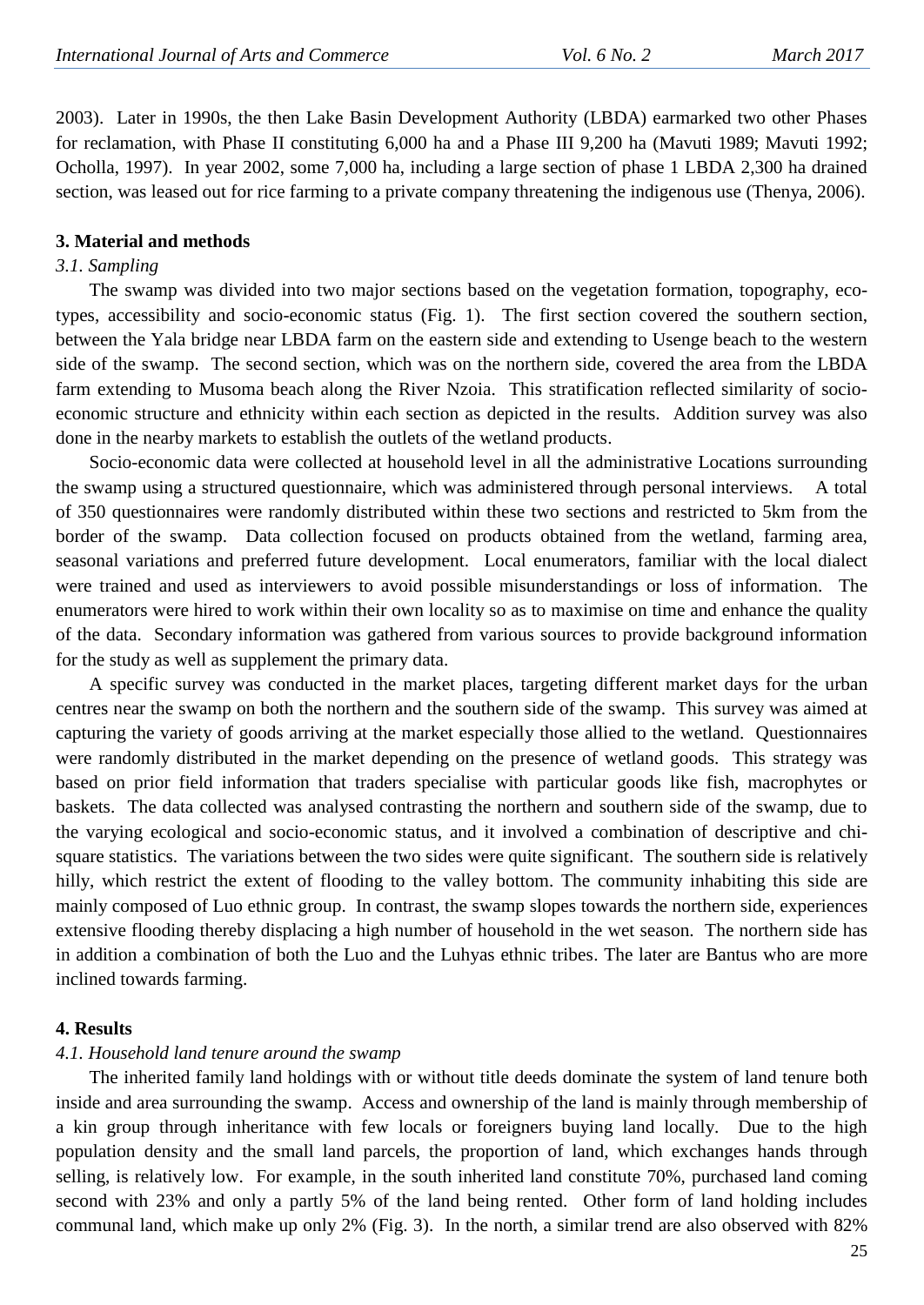of the land being held as family land, a lower 11% as purchased land and about 1% as rented land. In addition, there is a slightly higher percentage of 6% communal land. The average land holding sizes outside the swamp is relatively small ranging between 1 and 4 acres but with a mean of  $4.33 \pm 0.375$  s.e acres in the south and  $3.05 \pm 0.162$  s.e in the north.



**Fig. 3. Nature of household land tenure around Yala swamp**

## *4.2. Wetland utilisation*

Yala swamp provides numerous products to the local indigenous communities. These include thatch and craft material from the macrophytes, brick making soil, sand and domestic fuel. Others products include water for the animals and domestic use, vegetables, fish, forage and grazing grounds. In general wetland utilisation is mainly for subsistence sustenance with minimal commercialisation, which is mainly geared towards domestic food supply, shelter and limited income.

# *4.2.1. Macrophytes utilisation*

Although Yala swamp has several species of macrophytes, the local community have a strong preferential use to some species based on their use. The mostly common used species include, C. papyrus L., *P mauritianus* Kunth, *C. dives* syn. *Immensus* Del, *C. distans* L.f., *E. haploclada* (Stapf) Stapf, *T. domingensis* Forst, *Phoenix reclinata* (Schum.&Thonn. syn; *Phoenix spinosa Phoenix leonensis*) and *S. sesban* L. The preferential use of these species is based on their biomass availability, sourcing distances, ecological occurrence, intended final use and the ability to purchase from the harvesters. Although there are no monetary fees levied for use of the swamp, not all the households are able to harvest their macrophytes, with the main limitation being the households with old persons and young families.

A large proportion of the macrophytes are meant for domestic use on both sides of the swamp mainly for craft items, thatching and domestic fuel (Table 1). The macrophytes used for domestic fuel included *C. papyrus, S. sesban* and *P. mauritianus*. However, due to the low density of the above ground biomass of Cyperus species as a result of the presence of "aerynchyma", use of the rhizomes provides a much better source of fuel. All the dominant macrophytes provided some form of biomass fuel with Cyperus species providing the largest proportion. However, thatching and housing in general take the bulky of the utilisation. Some of the mats that are derived from *C. papyrus* are however used in building as ceiling material, window covers and door enclosure.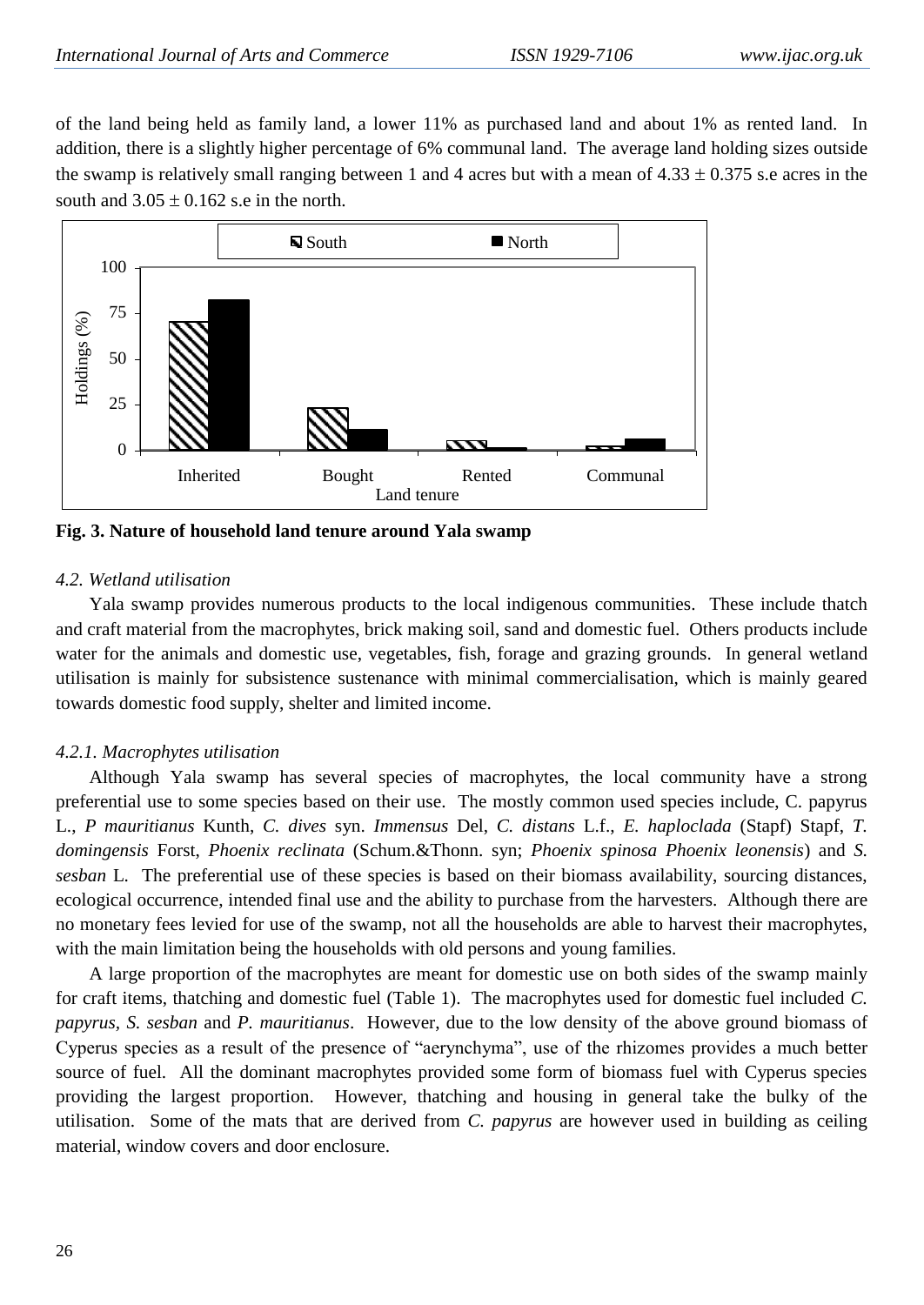|                | Allocation of macrophytes-type of use % | Allocation -where used % |                       |                         |      |                |             |                         |
|----------------|-----------------------------------------|--------------------------|-----------------------|-------------------------|------|----------------|-------------|-------------------------|
| <b>Species</b> | Firewood                                | Ropes<br>and<br>Mats     | Thatching<br>Material | <b>Not</b><br>indicated | Home | Sold           | <b>Both</b> | <b>Not</b><br>indicated |
| S. sesban      | 76                                      | 22                       | $\overline{0}$        | $\overline{2}$          | 64   |                | 14          | 21                      |
| Latifolia $+$  | 21                                      | 12                       | 17                    | 50                      | 64   |                | 22          | 24                      |
| C. papyrus     | 29                                      | 5                        | 40                    | 26                      | 53   | $\overline{4}$ | 31          | 22                      |
| P. mauritianus | 3                                       | 55                       | 23                    | 19                      | 34   |                | 12          | 54                      |
| E. haploclada  | $\theta$                                | 33                       | 21                    | 46                      | 53   |                | 29          | 18                      |
| Average        | 43                                      | 42                       | 34                    | 48                      | 89   | 3              | 36          | 46                      |

## **Table 1 Various forms of macrophytes utilisation and preferential allocation**

*Latifolia+ includes C. dives, C. distans and C. exaltatus*

Various forms of macrophyte utilisation and preferential allocation

# *4.2.2. Households construction material*

Macrophytes provide an important source of thatch material for the local indigenous communities where most of the houses are semi-permanent on both sides of the swamp. For example, in the southern side 42% of the houses have thatched roof with 55% in the northern side. Although the remaining percentages of the houses are roofed with iron sheet over, 70% of the houses have earth walls and only about 19% of the houses on both sides are permanent (stone) (Fig. 4). There are a low numbers of houses constructed with bricks despite of the brick making activities in the north. This is attributed to the cost of purchasing the raw material since not all household are engaged in brick making activities, as it is a labour intensive procedure.



**Fig. 4. Types of roofing material in the study area**

Various combinations of macrophytes species are used for thatching they include *C. papyrus* sedges like latifolia (*C.distans* and *C. exltatus*), hippo grass (*Phragmites* spp.) and *Haploclada* spp. This is in contrast to the traditional use of papyrus alone as dominant thatching material relative to the other macrophytes such as latifolia (*C.distans* and *C. exltatus*). For example, both in the south and in the north of Yala swamp, *C. papyrus* make only 10% of the thatch material with 33% in the south and 45% in the north being constituted of other macrophytes species (Fig. 4). It is common to see houses thatched purely with sedges like *C.*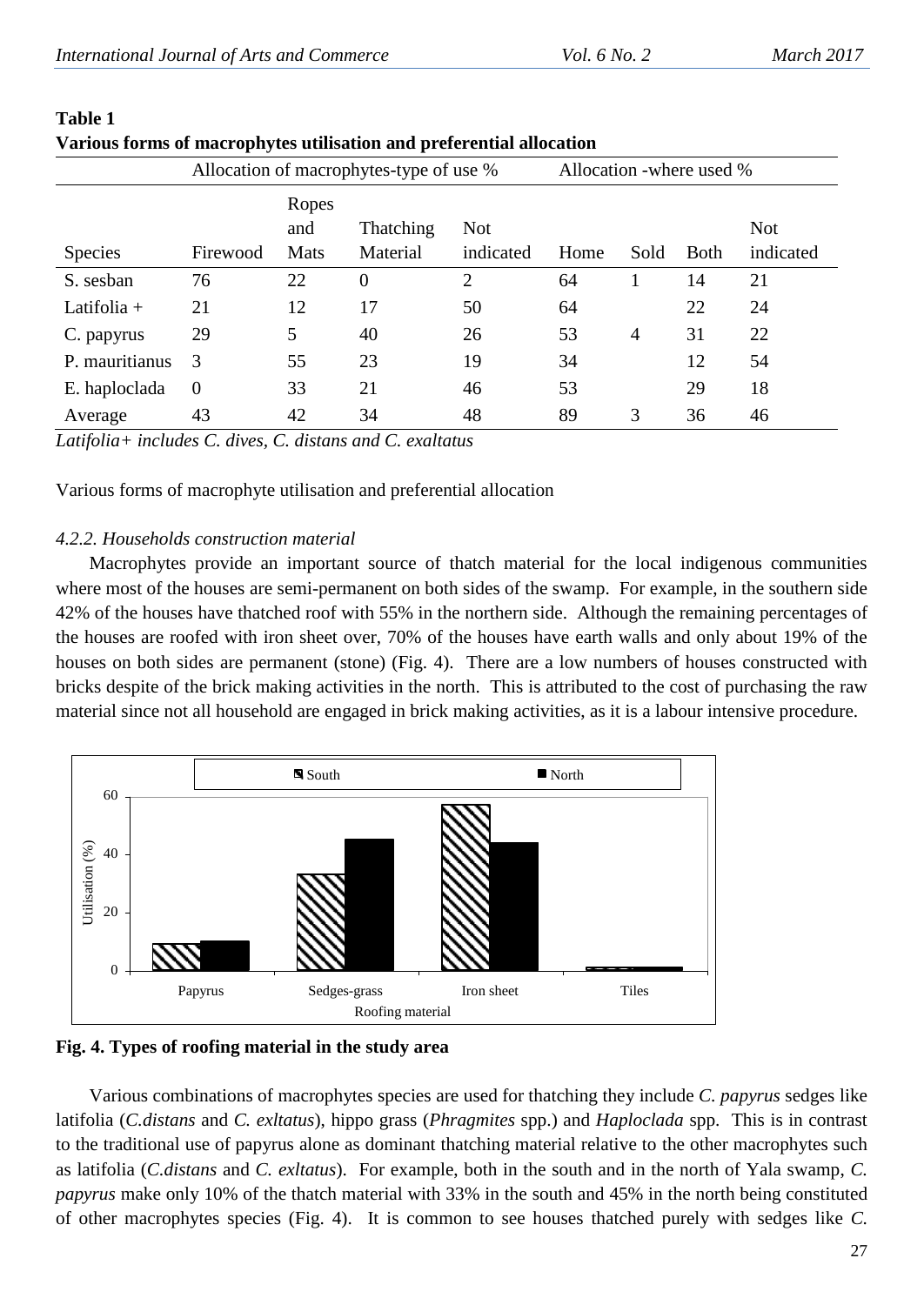*distans* and *C. exltatus*. However, although Phragmites species offer much more durable roofing material than the other macrophytes it utilisation is limited by the availability of adequate biomass. Furthermore, it is too expensive to purchase from the harvesters relative to the other macrophytes. Its occurrence along water bodies and canals make it harder to harvest, compared to the widely distributed Cyperus species.

It is however observed that most houses are thatched with a combination of macrophytes in different layers from bottom phragmites, papyrus, latifolia and haploclada. The sequence of roofing a grass or sedgeroofed house is normally as follows: (1) bundles of senescent *C. papyrus* culms are tied together and then laid all round the roof to form a waterproof circuit as base material. Where Phragmites is available it is used since this forms a much tougher foundation that is followed by papyrus. On top of this foundation layer, leafy material from either the *C. distans* or *C. exaltatus* are laid followed by bundles of grasses such as *E. haploclada* as top dressing to produce a heavy and compact roof. All the bundles are laid in sequence from the lower side of the roof towards the apex thereby making it completely water proof. A house constructed this way lasts for approximately 10 years before any repair need to be done and it is cool during the hot months. However, only those families that could be able to provide labour for the macrophytes harvesting and transportation or those able to buy managed to construct such houses. Otherwise cheap and temporary houses are thatched with latifolia species like *C. distans* and *C. exaltatus* in combination with grasses like *E. haploclada*.

Analysis of some determinant of roofing material on both sides of the swamp indicate a strong relationship between the type of roofing and the education level of both the husband  $x^2_{(20)}$  118.84 > 37.57 at  $p= 0.01$  and the wife  $x^2_{(20)}$  118.84 > 37.57 at  $p= 0.01$  (Table 2). This implies that the prevalence of low education level in the area has a link to the presence of high percentage of semi-permanent houses. In general, low education level means minimal alternative sources of income, hence, the community members are unlikely to devote the small income gained to shelter improvement relative to other consideration such as education and clothing of their children among others.

| om byuare table of local boclo economic biatub and weiland |        |       |              |       |       |       |                         |
|------------------------------------------------------------|--------|-------|--------------|-------|-------|-------|-------------------------|
|                                                            | Cal.   |       | Sig.         |       |       |       |                         |
| Status and wetland use                                     | Value  | d. f. | $(2-tailed)$ | 0.05  | 0.01  | sign  | Determinant             |
| Roofing material                                           | 50.12  | 20    | 0.000        | 31.41 | 37.57 | $Y^*$ | Husband education level |
| Roofing material                                           | 118.84 | 20    | 0.000        | 31.41 | 37.57 | $Y^*$ | Wife education level    |
| Roofing material                                           | 8.27   | 12    | 0.763        | 21.03 |       | N     | Nature of land tenure   |
| Roofing material                                           | 28.37  | 24    | 0.245        | 36.41 |       | N     | Household type          |
| Income long rains                                          | 53.77  | 35    | 0.022        | 49.8  | 57.34 | Y     | Husband education level |
| Income long rains                                          | 78.45  | 35    | 0.000        | 49.8  | 57.34 | $Y^*$ | Wife education level    |
| Income long rains                                          | 70.60  | 21    | 0.000        | 32.67 | 38.93 | $Y^*$ | Nature of land tenure   |
| Income long rains                                          | 102.62 | 42    | 0.000        | 55.76 | 63.69 | $Y^*$ | Household type          |
| income dry seasons                                         | 44.75  | 40    | 0.279        | 55.76 | 63.69 | N     | Husband education level |
| income dry seasons                                         | 95.77  | 45    | 0.000        | 61.65 | 69.95 | $Y^*$ | Wife education level    |
| income dry seasons                                         | 48.09  | 27    | 0.008        | 40.11 | 46.96 | $Y^*$ | Nature of land tenure   |
| income dry seasons                                         | 97.79  | 50    | 0.000        | 67.5  | 76.42 | $Y^*$ | Household type          |
| wetland<br>Vs<br>income                                    |        |       |              |       |       |       |                         |
| other sources                                              | 25.49  | 10    | 0.004        | 18.3  | 23.2  | $Y^*$ | Husband education level |
| wetland<br>Vs<br>income                                    | 7.73   | 8     | 0.460        |       |       |       |                         |
| other sources                                              |        |       |              | 15.51 |       | N     | Wife education level    |

# **Table 2**

|  |  | Chi-square table of local socio-economic status and wetland utilisation |
|--|--|-------------------------------------------------------------------------|
|--|--|-------------------------------------------------------------------------|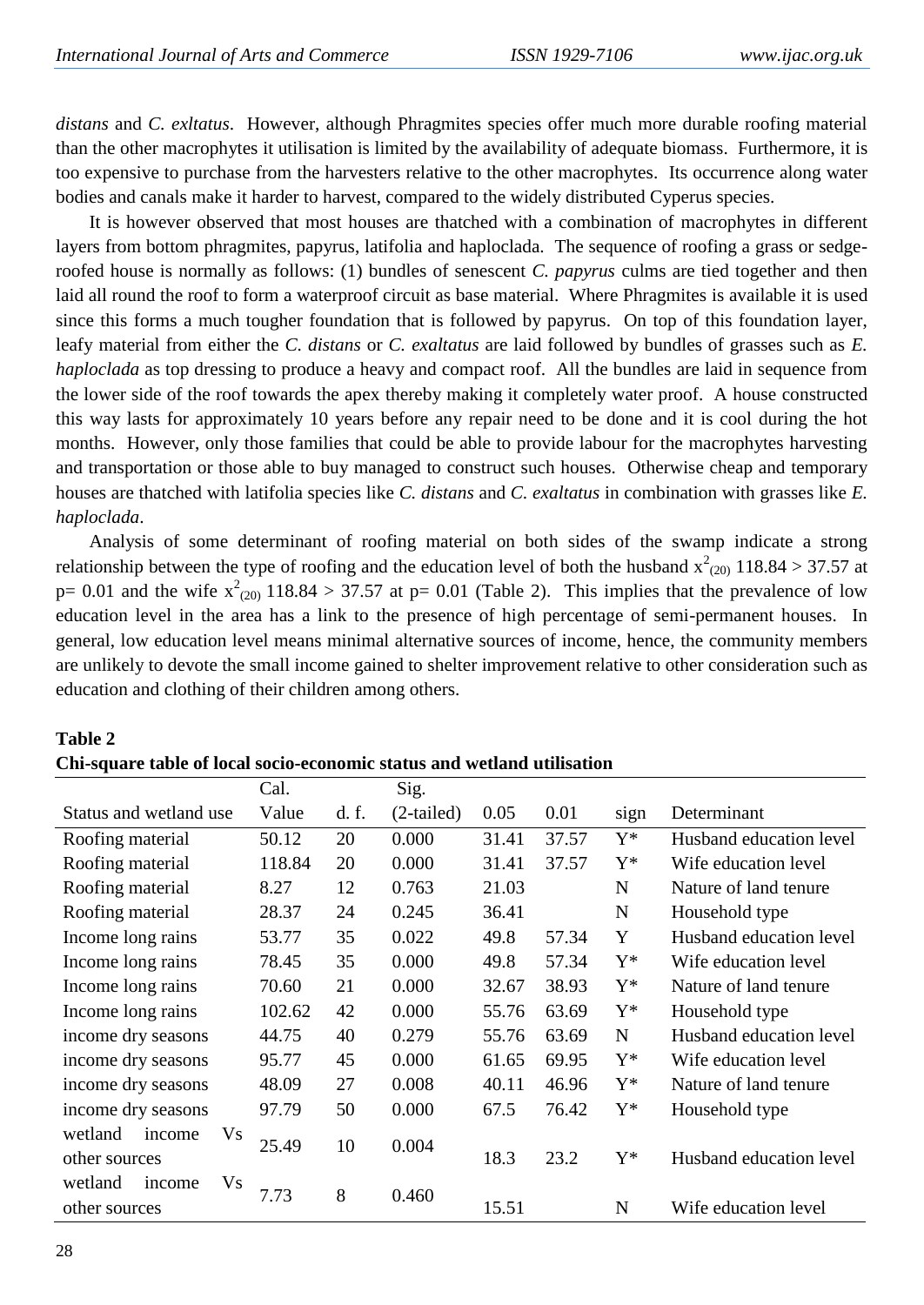| International Journal of Arts and Commerce | <i>Vol.</i> 6 <i>No.</i> 2 | March 2017 |
|--------------------------------------------|----------------------------|------------|
|--------------------------------------------|----------------------------|------------|

| <b>Vs</b><br>wetland<br>income<br>other sources                     | 10.41 | 6  | 0.108 | 12.59 | N           | Nature of land tenure   |
|---------------------------------------------------------------------|-------|----|-------|-------|-------------|-------------------------|
| <b>Vs</b><br>wetland<br>income<br>other sources                     | 15.15 | 12 | 0.233 | 21.02 | N           | Household type          |
| ownership of wetland                                                | 4.84  | 5  | 0.436 | 11.07 | N           | Husband education level |
| ownership of wetland                                                | 10.01 | 5  | 0.075 | 11.07 | N           | Wife education level    |
| ownership of wetland                                                | 1.72  | 3  | 0.632 | 7.81  | N           | Nature of land tenure   |
| ownership of wetland                                                | 13.40 | 6  | 0.037 | 12.59 | Y           | Household type          |
| Wetland contribution to<br>domestic food                            | 26.99 | 20 | 0.136 | 31.41 | $\mathbf N$ | Husband education level |
| Wetland contribution to<br>domestic food                            | 25.07 | 20 | 0.199 | 31.41 | N           | Wife education level    |
| Wetland contribution to<br>domestic food                            | 13.15 | 12 | 0.358 | 21.02 | N           | Nature of land tenure   |
| Wetland contribution to                                             |       |    |       |       |             |                         |
| domestic food                                                       | 28.02 | 20 | 0.109 | 31.41 | N           | Household type          |
| N-not significant, Y-significant at both 0.05 and 0.01 <sup>*</sup> |       |    |       |       |             |                         |

Chi-square table of local socio-economic status and wetland utilisation

# *4.2.3. Wetland products and marketing*

Various products from the wetland are available on sale at the local markets but on small quantities. These include various sizes of mats, fish, food crops like maize, sweet potatoes and beans among others and thatching materials. The thatching materials are only sold in the markets, which are located near the swamp such as Ratuoro near the LBDA farm offices in the south due to its bulkiness. Generally, most of the households harvest their own thatch material. However, some are limited by aging workforce and therefore they have to buy from harvesters. This acts as a source of income for others households (Table 3). In general, income derived from macrophyte varies according to different species (Table 4). The purchasing of the macrophytes is necessitated by its labour intensive sourcing procedure and the mode of transportation, which is mainly by bicycles (49%) and backloads (35%). The low usage of motorised transport is attributed to the poor infrastructures, small quantities or low prices. The transportation of wetland products by middlemen to distant markets like Busia and Kisumu make use of public service vehicles.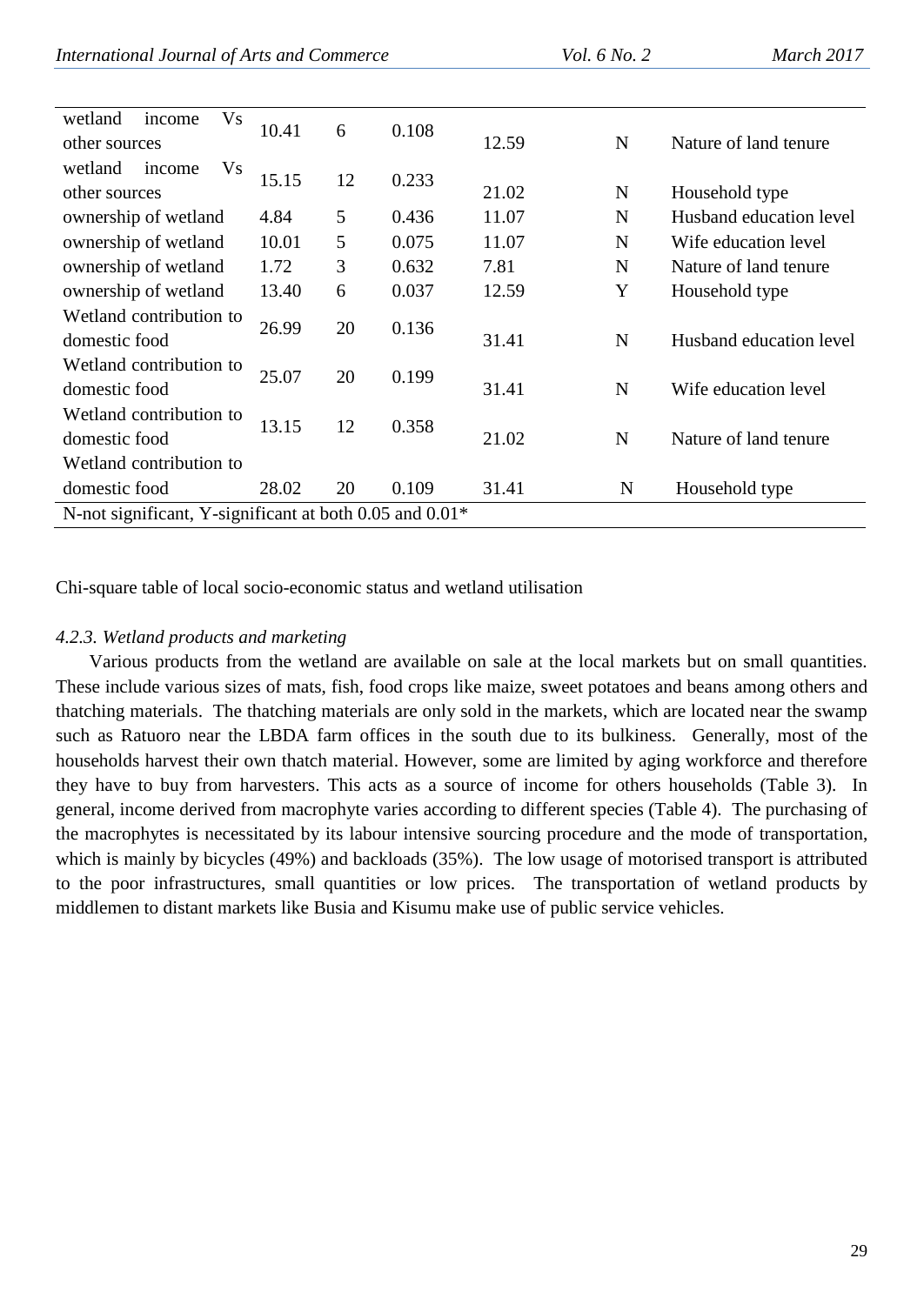| Average nousenoid income (USD) per month from the various swamp products |            |                  |         |        |          |       |       |            |       |
|--------------------------------------------------------------------------|------------|------------------|---------|--------|----------|-------|-------|------------|-------|
| Product                                                                  |            | Soil for Fishing |         | Thatch | Craft    | Fuel  | Sand  | Harvesting | Poles |
|                                                                          | Vegetables | brick            | (swamp) |        | items    | wood  |       | forage     |       |
|                                                                          |            | making           |         |        | material |       |       |            |       |
|                                                                          |            |                  |         |        |          |       |       |            |       |
| South                                                                    | 20.84      | 0.07             | 27.86   | 8.88   | 15.57    | 10.28 | 17.04 | rare       | 4.63  |
|                                                                          |            |                  |         |        |          |       |       |            |       |
| North                                                                    | 25.99      | 19.47            | 16.53   | 23.08  | 22.53    | 12.14 | 10.12 | 7.89       | 5.26  |

# **Table 3**

| Average household income (USD) per month from the various swamp products |  |  |
|--------------------------------------------------------------------------|--|--|
|                                                                          |  |  |
|                                                                          |  |  |
|                                                                          |  |  |

Average household income (USD) per month from the various swamp products

| <b>Table 4</b>                                            |  |
|-----------------------------------------------------------|--|
| Average household income (USD) per month from macrophytes |  |
|                                                           |  |

|            | species C. papyrus P. phragmites                                     | E. haploclada Latifolia + S. sesban P. reclinata |      |      |       |
|------------|----------------------------------------------------------------------|--------------------------------------------------|------|------|-------|
| South 8.68 | 4.21                                                                 | 9.74                                             | 9.57 | 7 79 | 0.00  |
| North 5.74 | 8.11                                                                 | $0.00^{\circ}$                                   | 7.21 | 0.00 | 11.14 |
|            | $\pi$ $\cdots$ $\cdots$ $\cdots$ $\cdots$ $\cdots$ $\cdots$ $\cdots$ |                                                  |      |      |       |

(Latifolia includes *C. dives, C. distans and C. exaltatus*)

Average household income (USD) per month from macrophytes

Products on sale in the local markets are mainly fish, mats, papyrus ropes and baskets. This is attributed to the combined effect of low products demand and lack of market information. Some products are also sold at the household level but are scattered and hard to quantify. Hence, the figures presented here may not reflect the real value of income, which is likely to be higher due to the income that is not captured at the household level. Sale of fish both at the local markets and at the household level included a combination of both fish from the swamp and Lake Victoria. Fish from the swamp are mudfish *Protopterus aethiopicus* while those from Lake Victoria and the satellite lakes included a combination of omena -*Rastrineobola argentea*, Nile perch –*Lates niloticus* (L) and tilapia. Tilapia is the most commonly traded fish in the local markets followed by omena and then mudfish. The Nile perch is only sold in the markets centres close to the Busia highway like Siaya and Ngyia but not at the local markets near the swamp, since it is mainly geared towards the larger urban centres such as Busia due to better prices. Therefore, the swamp direct contribution to the availability of fish is low, although it provided crucial ecosystem functions related to the lakes like macrophytes water filter functions.

Comparatively, commercialisation of the macrophytes products is relatively higher in the northern side of the swamp (Table 3) due to the presence of relatively more developed social infrastructures compared to the southern side. These include good commuter routes connection to bigger towns like Busia and Kisumu, although prices do not change significantly compared to smaller markets. Some of the products are also traded across Lake Victoria to Uganda from Musoma beach and Port Victoria urban centres, increasing income levels. These trading outlets have great potential that can be tapped through improved marketing and flow of market information. However, in order to exploit this potential there is need to have organised groups and products diversification to meet both market challenges and demands.

In more than 60% of the businesses the capital to start the business is mobilised from personal savings (40%), followed by merry go round or from other businesses like sale of charcoal, bananas and sugarcane. There is only one organised business group trading in macrophytes near Nyandorera market in the northern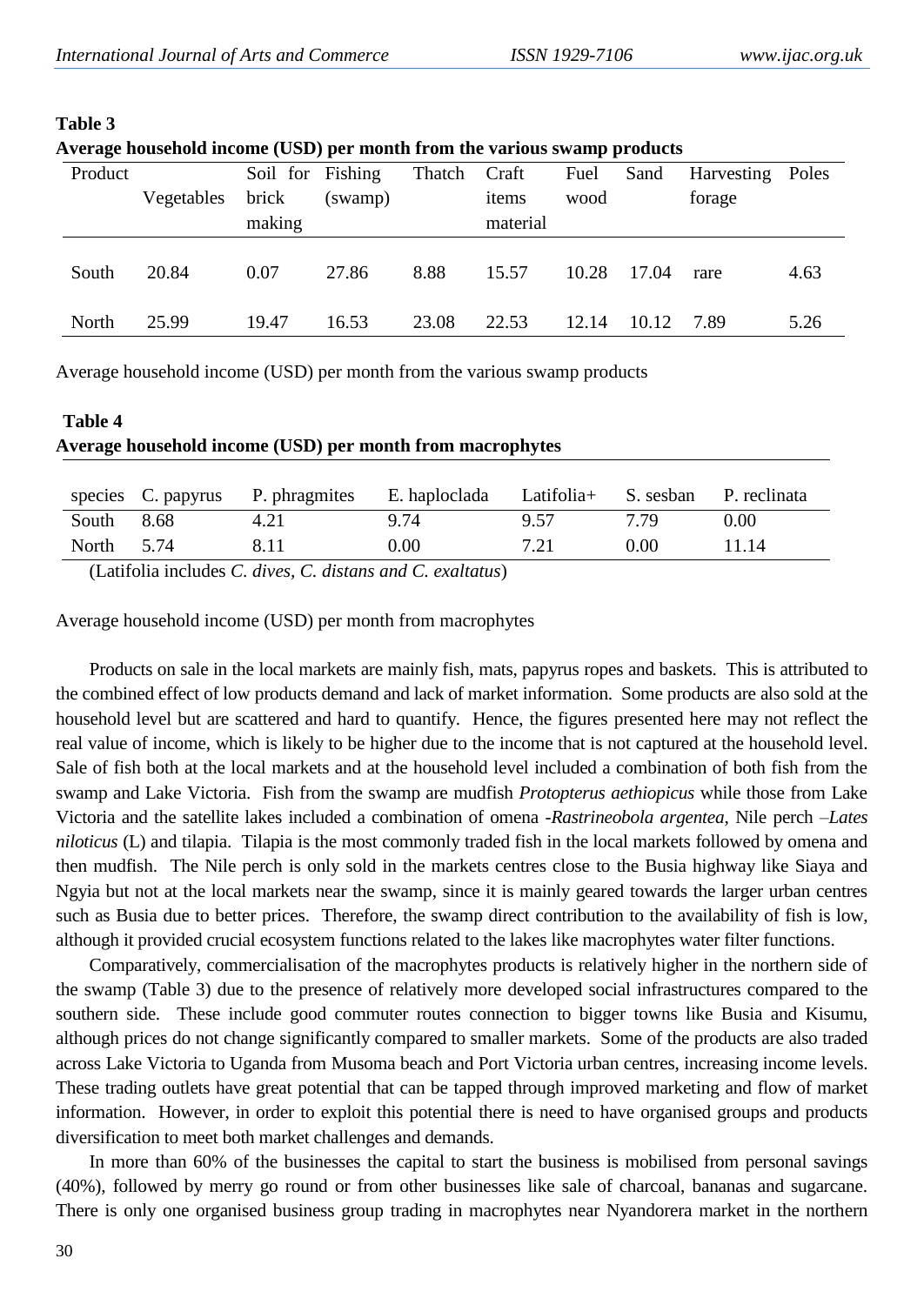side, which was initiated by Lake Victoria Environment Management Programme (LVEMP). The group had relatively good income even by local standards ca. 389.61USD per month. Indeed, the income could have been higher than this but members are exploited by middlemen who buy the products at low prices from the group and sell them to other markets, which offer better prices such as Busia, Kisumu and Nairobi. This happens because of the limited market information reaching the local people that would enable them to penetrate lucrative markets.

## *4.2.4. Dynamics of income sources*

The levels and sources of income from the wetland vary widely on both sides of the swamp across the seasons. This is determined by several factors, among them education, household construction material and land tenure (Table 2). The later, land tenure is important with regard to farming since ownership of the land in the swamp increases chances of income during the dry season. The four most important sources of income in the southern side of the swamp include farming (70%), business (10%), fishing (6%) and local employment (4%) in that order. However, while farming and local employment drop from the wet to the dry season, business and fishing increases (Fig. 5a). Some minor sources of income (4%) include hunting and remittances from relatives, which are shown under auxiliary. The drop in farming which contributes about 80% of the income is due to the reduction of flooding in the dry season. The increase in business during the dry season as well as fishing caters for the shortfall in farming and low local employment.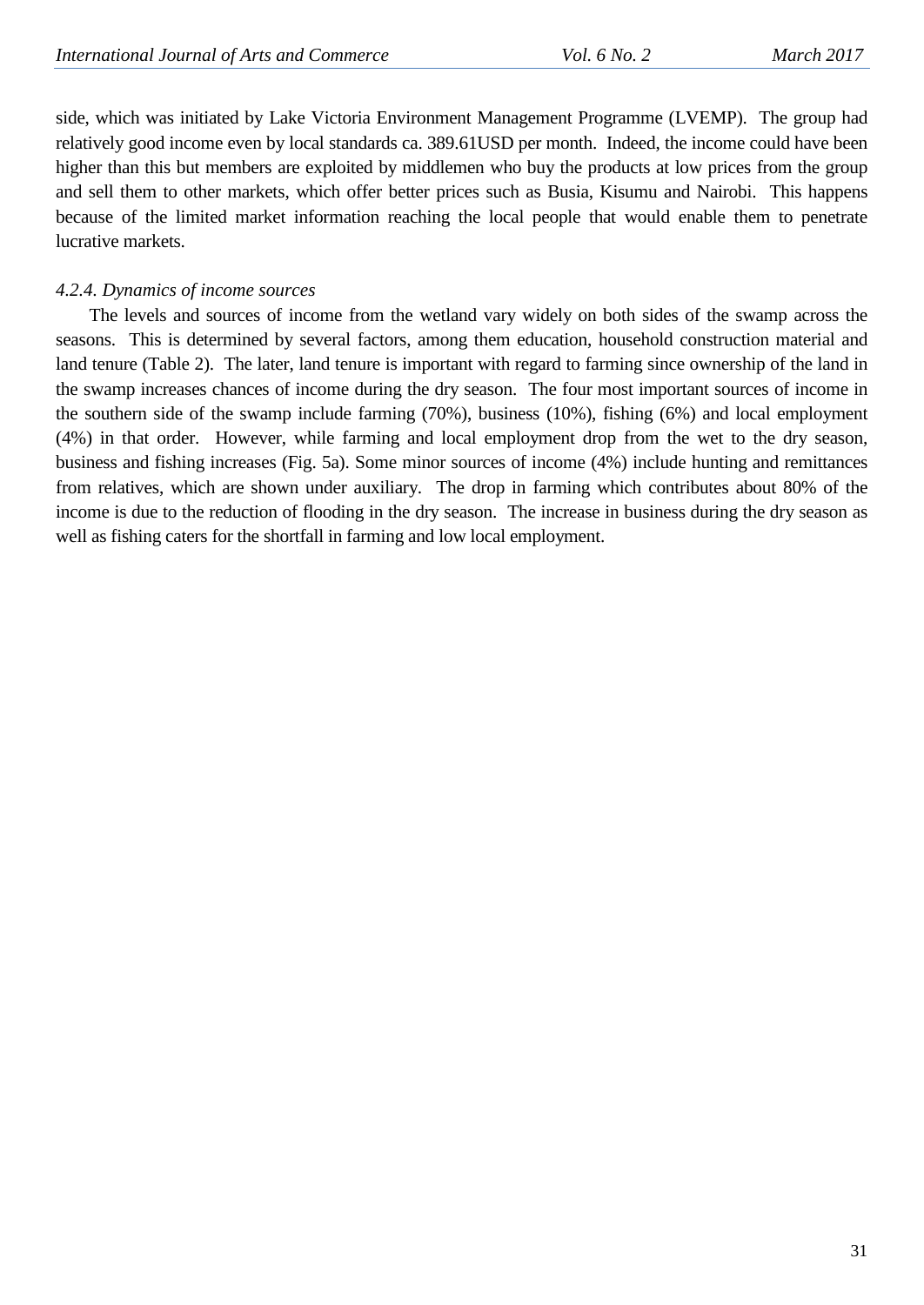



**Fig. 5. Major sources of income in the (a) south (b) north**

In contrast, a slightly different scenario emerges in the north with only three major sources of income, which includes farming (70%), business (17%) and brick making (15%) (Fig. 5b). Fishing remained at a low 1% since all the satellite Lakes are located in the southern side (Fig. 1). The low percentage drop in farming in the north is due to availability of large wetland converted into farming area that is convenient for dry season farming. This also allows access to macrophytes as the water recedes with dry season, hence business rise. The rise in business, cater for the likely shortfall in farming during the dry season. Brick making activities are restricted to the northern side of the swamp and dropped as the water level recedes in the swamp. In total, the overall average income in the wet season is ca. USD24.94  $\pm$  s.e 2.01 with the dry season having ca. USD18.29  $\pm$  s.e 1.82 on both sides.

Various types of crops are grown in the wetland across the seasons on both sides of the swamps. These include bananas, maize, millet, yams, oil crops (groundnuts, simsim), sugarcane, kales, cowpeas, onions and cassava, which are common in the LVB. There does not seem to be a clear distinction of crops grown in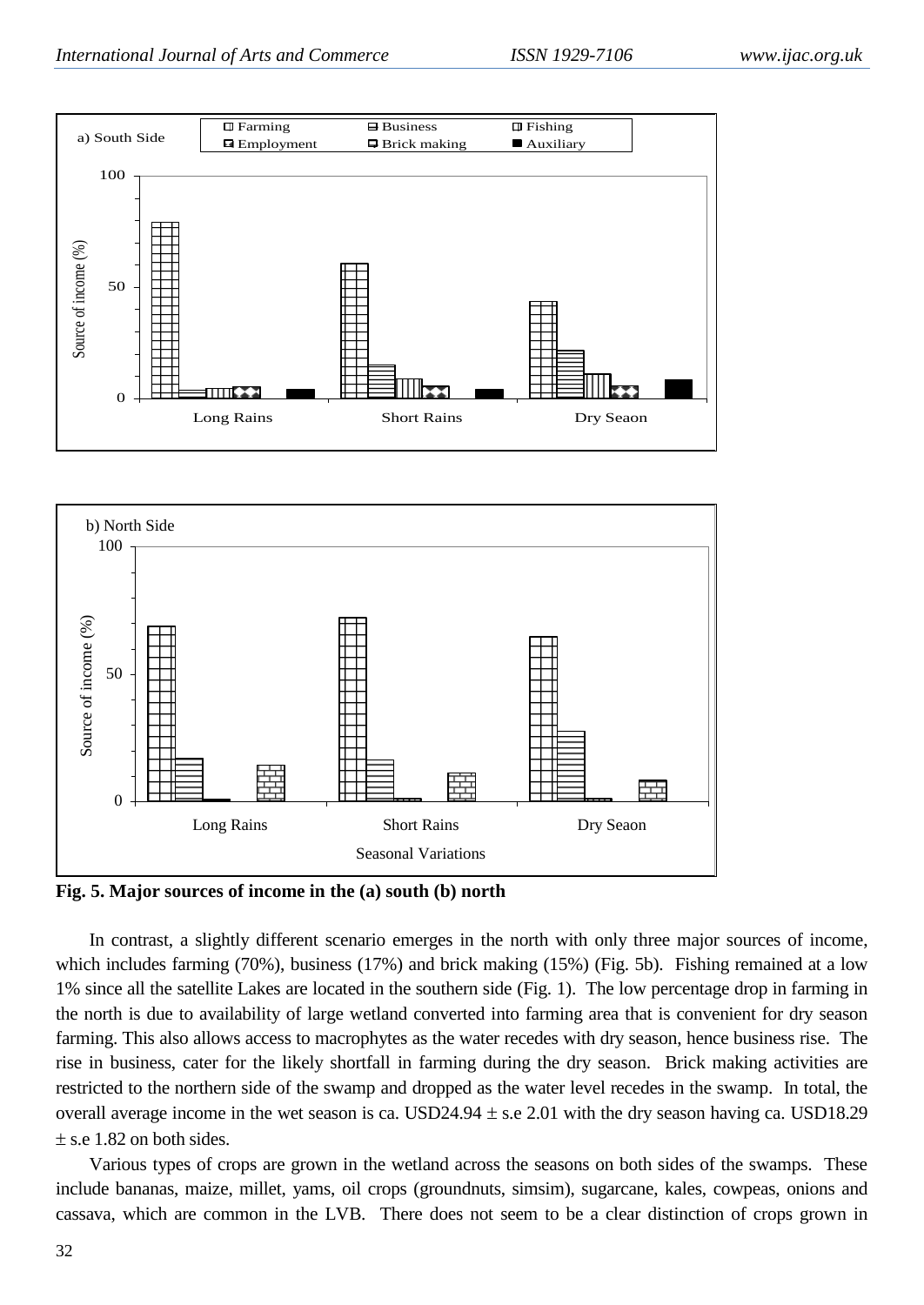specific season either during the dry or wet season as the swamp caters for rain shortfall in dry season. The annual cycle encompasses three distinct seasons, namely "long rains" (March to May), "short rains" (Oct to Nov) and the dry season (Dec to Feb). Cultivation can take place throughout the year because the wetland has a constant supply of water from high rainfall catchments in the upper reaches of Mount Elgon and Chelengani hills. However, due to the topographical limitations in the wetland and reduced rivers discharge, the distribution of the dry season water is not uniform, which limit farming. Hence, several business undertakings are used to supplement local income especially in the dry season. These include mainly sale of crops including those cultivated in the swamp {e.g. oil crops (groundnuts, simsim), sugarcane, kales}, trade in thatch material and game meat and boat making. Other items traded included fish, water vending, sale of local brews locally known as chang"a, sale of building poles, pots, vegetables, milk, millet and running of kiosks. Their incomes are supplemented by casual jobs like security guards and working in other people"s farm for a pay.

Comparing wetland income to other sources outside the swamp, more than 52% of the respondents on both sides of the swamp acknowledged that the swamp provides more economic opportunities. This fact is reinforced by the fact that 82% of the households interviewed had farming land in the Yala swamp, thus emphasising the importance of wetland opportunities. The education level of the husband is also important in determining the contribution of income from the wetland  $X^2_{(10)}$  25.49 > 23.2 at p = 0.01 (Table 2). Wetland activities are labour intensive and therefore require a large input from men relative to women.

#### *4.2.5. Wetland land ownership and farming trends*

The process of acquiring land in the swamp varies slightly on both sides of the swamp. In the south, about 56% of the land has been acquired through self-allocation; with 25% having been acquired through purchasing. In addition, 16% had been acquired through inheritance with a moderate 3% having been allocated by undisclosed authority. In northern side (82%) was acquired through self-allocation, 9% was acquired through purchasing, 8% through inheritance with 25% having been allocated by undisclosed authority again. It is noteworthy, that since there is no clear management authority in the Yala swamp all the land is initially acquired through self-allocation. Later the same land may have changed hand through either selling or inheritance. Farming activities take a large portion (95%) of the swampland utilisation, while the other land uses such as grazing, furrow and sand harvesting have an equal distribution on small proportions on both sides of the swamp.

Swampland ownership is bequeathed through the process of initially, clearing the land for farming, which involves slashing and burning. On both sides of the swamp, the process of acquiring land is significantly correlated to the nature of land tenure ( $r = -0.282$ , at  $p=0.01$ ;  $r = -0.179$ , at  $p=0.05$ ) and the year of settling in this area ( $r = -0.290$ ,  $p=0.01$ ;  $r = 0.240$   $p=0.05$ ) respectively. The ownership of the swampland unit have also a significant relationship with the nature of land tenure,  $X^2_{(6)}$  13.40 > 12.59 at p = 0.05 in chi-square. Since the swamp is utilised mainly by the local people, it is also likely that those with land near the swamp and live there throughout the year have also land in the swamp. Most of the land around Yala swamp is acquired through inheritance, which emphasis the relationship between swamp utilisation and local land ownership. The negative relationship means that those without land are unlikely to have acquired swampland as well as the recent settlers. These relationships are weak meaning that other factors are also important in determining ownership of land in the swamp. In chi-square analysis, only the household type have a significant relationship with the ownership of land in the wetland  $X^2$ <sub>(6)</sub> 13.40 >12.59 p=0.037 (Table 3). The process of acquiring land is based at the household rather than at individual level, hence the importance of household factor in determining the acquisition of the swamp land.

There has been a gradual rise in the wetland farming as population increase over time, wetland farming dates back to the 1920s on both sides of the swamp. The reasons for starting to farm in the wetland are quite varied but almost the same on both sides of the swamp. The most important reason is to supply subsistence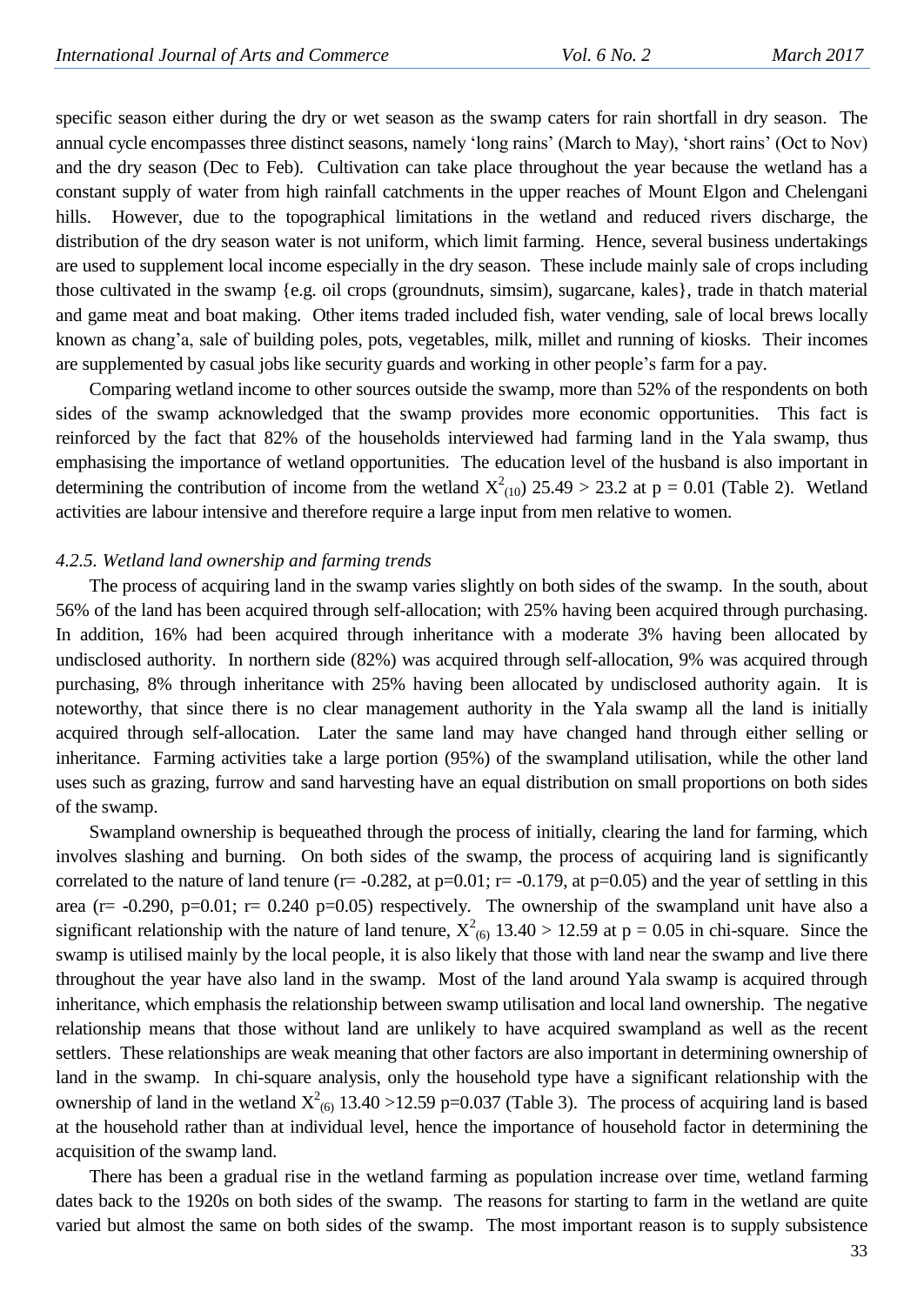food. Other important reasons attracting people to the wetlands included water availability, high crop yield, favourable farming climate condition according to 70% in the south and 90% in the north. However, the need to raise subsistence income through cultivating the wetland is low, constituting only 30% in the south and 10% in the north. This shows that farming is mainly geared towards supply of domestic food, while the need to raise income being a secondary activity. Farming activities in the swamp starts along the edge of the swamp where water level is low and gradually edged inwards in dry season, again retreating as water increases with rain.

In spite of the numerous products that are obtained from the swamp, the community inclination towards farming is quite high. According to the survey, the most prioritised future development is draining the swamp for farming with fishing and conservation taking a low priority. Fishing in the area around Yala swamp is more associated with the open waters of the Lake Victoria and the satellite Lakes such as Sare, Kanyaboli and Namboyo.

## *4.2.6. Grazing and forage*

The area around Yala swamp is semi-arid and the wetland offers an important dry season grazing area. Grazing normally takes places along the edges of the swamp since deep inside the wetland the ground is both unstable and has low concentration of grass biomass and other palatable species. In particular, the southern side and eastern part of the swamp including the section that is currently leased out to large scale farming company (Dominion) are important grazing area. Apart from the presence of ideal ecological grazing environment, the Luo community in the southern and the eastern side are agro-pastoralist while the Luhya community in the north is more agrarians. In addition, the relatively lower flooding levels in the southern side relative to the northern side of the swamp make grazing in the southern side more convenient. Occasionally forage is harvested for livestock from the swamp, but this is often reserved for shoats and young calves. Cyperus species like papyrus are only edible when very young (first few weeks) and such shoots are at times harvested as forage.

## **5. Discussion**

The socio-economic survey of Yala swamp indicates that the swamp provides numerous products and support to the local indigenous community. This is mainly at the subsistence level though there is increasing commercialisation. The need to supply domestic food and to raise income for cash economy forms an important part of the swamp activities. Income is generated mainly from the sale of food crops grown in the swamp, macrophytes products, fishing, sand harvesting and brick making. The indirect of income include, sale of the livestock that are dependent partly on the swamp.

Increased exploitation of the wetland resources for commercial purposes outside the traditional domain have been on the increase in developing countries. For example, Kiwazi et al., (2001) and Maclean et al., (2003), note that in Uganda, increased harvesting of the papyrus is geared towards meeting education related expenses. Similarly, the shift from tradition fishing in Tana delta wetland in Kenya to farming is due to the need to meet cash economy transactions requirements (Terer et al., 2004). Likewise, the increased wetlands conversion to farming land in Uganda from the 1970s has also, been attributed to combined population increase, plus socio-economic changes like the need to pay school, buy commodities under cash economy. According to Kateyo et al (2014) wetland provides as important source of income with an average of USD 22 per month in Katongo wetland. Similar observations have been made elsewhere in Uasin Gishu District wetlands, (Kareri, 1992 and Odongo, 1996), Yala swamp (Abila, 2002) and Nyando (Nasongo et al, 2015). Yala swamp falls within a high population density area where the living standards are low with limited means of livelihood; hence, the swamp provides an ideal source of income.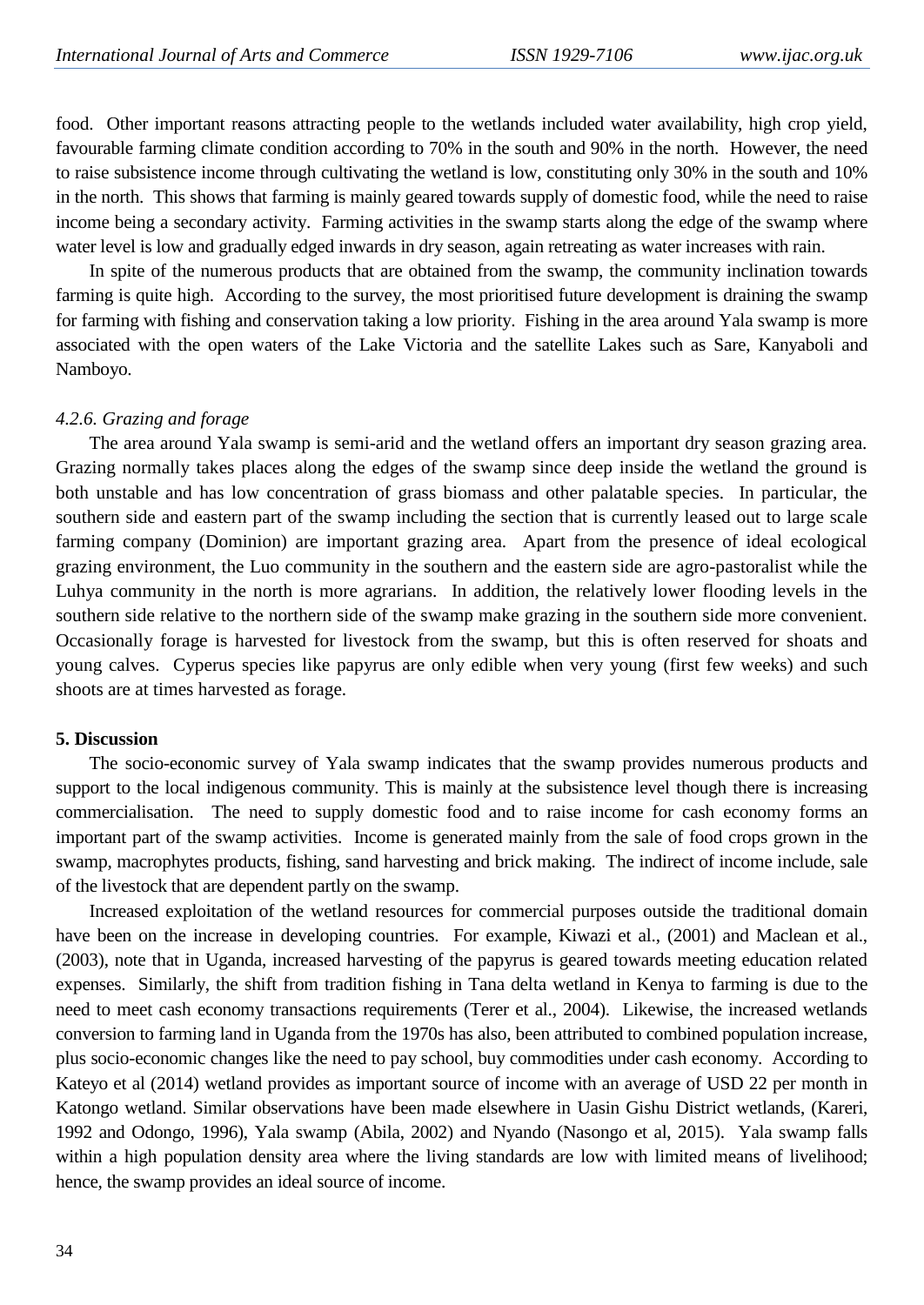However, since business is normally not the primary reason for harvesting the macrophytes or farming only a small proportion is sold with most being used at the domestic level. This phenomenon is not restricted to the Yala swamp, where only a modest 30% of the macrophytes and food is used to raise income. In Nyando swamp within Lake Victoria only 4% of the macrophytes harvested are used for commercial purposes according to Nasongo et al (2015). Similarly, according to Katondo (2001), only about 40% of all the mats that are made from macrophytes. In India Nagaon district, the wetlands are mainly exploited to support local livelihood with minimal commercialisation (Sarma and Saikia, 2010). Simiyu wetland in Tanzania, are sold to the outside markets through intermediaries. In any case, income levels remain extremely low to promote sustainable use. The sale of other swamp products like fish and crops attract equally low prices, which are not adequate to raise the living standard. The frustration with marketing of the wetland products in the Yala swamp can be attributed to poor transportation infrastructures mainly. These structures work to keep the prices at low levels, which encourages more farming and suppress diversification of the swamp utilisation.

Although, wetland cultivation has been documented as an old tradition of the communities living next to these wet ecosystems and posed no threat to them; Thenya (2001), in Uganda Kiwazi, et al., (2001), Ethiopia (Wood et al., 2002), and in Uganda Maclean et al., (2003;), and Terer et al., (2004) in Kenya . Studies in LVB indicate that land is an important asset and a significant source of income and food (Kiwazi et al., 2001 and Mugo et al., 2001). There is heavy and rising reliance on the Yala swamp as a source of subsistence food for the local communities, which threatens other diverse and sustainable uses. This is due to several factors including; high population density (ICRAF, 2000) and small land holdings size averaging 4 ha around the swamp. In addition, the low rainfall around Yala swamp averaging 750 mm per annum put a limit to rainfed farming forcing the community to seek alternative farming land in the swamp. However, the need to feed the rising population and raise income to meet other cash transactions increases the need for more farming land from the swamp. This takes places in form of large wetland conversions to farm lands or several small-scale conversions, which deviates from indigenous wetlands sustainable utilisation and threatens the ecosystem functions.

Apart from the pressure that is generated by the increasing cash economy needs and food demand, there is also heavy reliance on the macrophytes biomass as a source of domestic fuel. This observation has been recorded by several researchers in the tropics among them (Odak, 1987; Gichuki et al., 2001; Katondo, 2001; Kiwazi et al., 2001; Thenya, 2001 Abila, 2002, Kateyo et al, 2014, and Nasongo et al, 2015). Although, this could be attributed to their high biomass availability and spatial extent, poverty and the low income levels at household level especially in Yala swamp area limit other possible alternatives like electricity or gas. This means that reliance on the macrophytes will continue to be an important source of domestic fuel in the Yala swamp. The amount of biomass used was not quantified, but based on the regenerative ability of the macrophytes (Thenya, 2006), extraction at the domestic level does not pose a major threat to the ecosystem. There is however, need to do more research on possibility of making briquettes from the macrophytes to enhance domestic energy supply from the macrophytes.

In order to facilitate sustainable use of the Yala swamp under the current scenario of increasing population pressure, the use of organised marketing system is essential. This would enable the local communities to realise tangible benefits, encourage conservation and sustainable use of the wetland resources. The sustainable use of the swamp is complicated further by the question of property ownership and management, which is not clear. Although, most wetlands are reserved as government land under either the local authority or the central government, free access and utilisation over time lead to over exploitation or degradation. According to Nasongo et al (2015), there is no wetland management systems in Lake Victoria with tradition systems having collapsed coupled with increased exploitation. In Uganda, Kiwazi et al., (2001) and Maclean et al., (2003) highlights the considerable ambiguity that surrounds the concept of the government or the local authority holding wetland "in trust for the people". The researchers further note the confusion over rights and obligations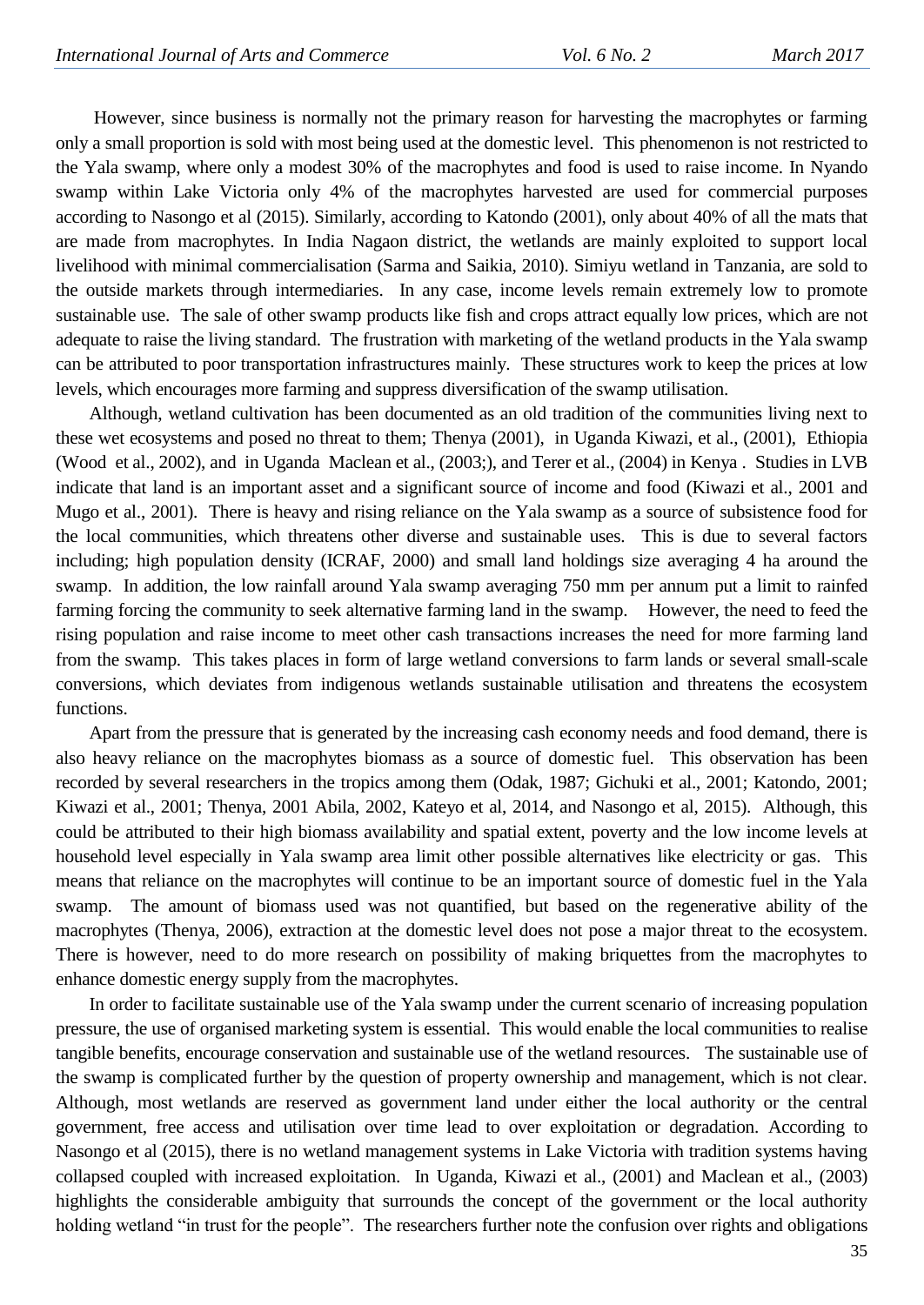of ownership on one hand and management on the other. This situation is replicated in Yala swamp, where land is wholly self-allocated or derived from quasi-family inheritance.

This scenario revolves around Hardin"s 1968 "free-rider" assertion where degradation and over use is linked to common property regime (CPR) (Hardin, 1968). Communities are unlikely to invest resources and time in a land that have no security of tenure, or is surrounded by ambiguity of ownership. Indeed, Yala swamp is seen as a resource with free access for farming, grazing, fishing and macrophytes harvesting. This means that with free access notion, there is low drive to develop swamp management institutions locally since ownership could be denied or change anytime. The allocation of swamp land to private companies such as Dominion for large scale farming company on the eastern side, could led to increased exploitation pressure in a scenario of poor resource governance.

In order to develop a secure wetland management system then a clear institution arrangement has to be put in place that fits within the current local situation. A local management plan that takes into consideration the current community diverse reliance on the ecosystem as well as ecosystem services would be necessary. A participatory management approach would deliver numerous benefits to the local communities (Terer et al., 2004, Nasongo et al, 2015), although precautionary measures are necessary to limits draw backs by limiting utilisation options (Allison and Badjeck, 2004; Stoll-Kleemann, 2004). This is important because a set of rules crafted to fit one socio-ecological condition like leasing land for large-scale farming in Yala swamp can erode social good will leading to increased human damage to the ecosystem. Under the current utilisation arrangement, the need to engage in long time management structure development for sustainable natural resources management by the local community is discouraging. Consequently, the drive to engage in immediate benefits activities like farming has a high priority. Unfortunately, the increasing monopolistic use of land like farming, lead to the loss of the ecosystem diverse utilisation including fishing, water, macrophytes harvesting and species habitat provision. The failure to maintain ecosystem diversity will lead to several detrimental effects including, water systems siltation, loss of habitat and weak macrophytes products base. Some of these impacts of the swamp degradation are clearly visible for instance water siltation from 2001 satellite image analysis (Thenya, 2006).

In general, there are limited regional experiences to draw from of a successful active wetland management under the current cash economy much having been under traditional use since this is a recent phenomenon, (Kiwazi et al., 2001, Kateyo et al, 2014). Allison and Badjeck, (2004), Terer et al., (2004); Stoll-Kleemann (2004) and Kateyo et al, (2014) provides valuable lessons on the emerging neo-management issues. One of the highlights is the need to trend carefully on participatory management due to some inherent drawbacks of communal management, like time-consuming decision-making but acknowledges the benefit of more inclusive management. However, data on traditional management uses like grazing, fishing, farming and macrophytes harvesting could provide valuable lessons on the management under cash economy (Wood et al., 2002 and Dietz et al., 2003, Zebedee and Manzano, 2008, Wiegleb and Viviana, 2016). There is therefore need to integrate the traditional roles with the modern management in order to address the question of emerging needs like income sources and increased food demand. Further research in the emerging institutions arrangement and changing dynamics on livelihood support from the wetland is necessary. This would help to formulate a balanced management plan "wise use" that takes into consideration ecosystem services, habitat protection and support to the local livelihood.

#### **6. Conclusions**

Yala swamp ecosystem is very important to the local communities livelihood. In spite of the ecological and social differences between the northern and the southern sides, the swamp provides numerous beneficial products. These include water, thatch material and raw material for craft items. The other uses include farming,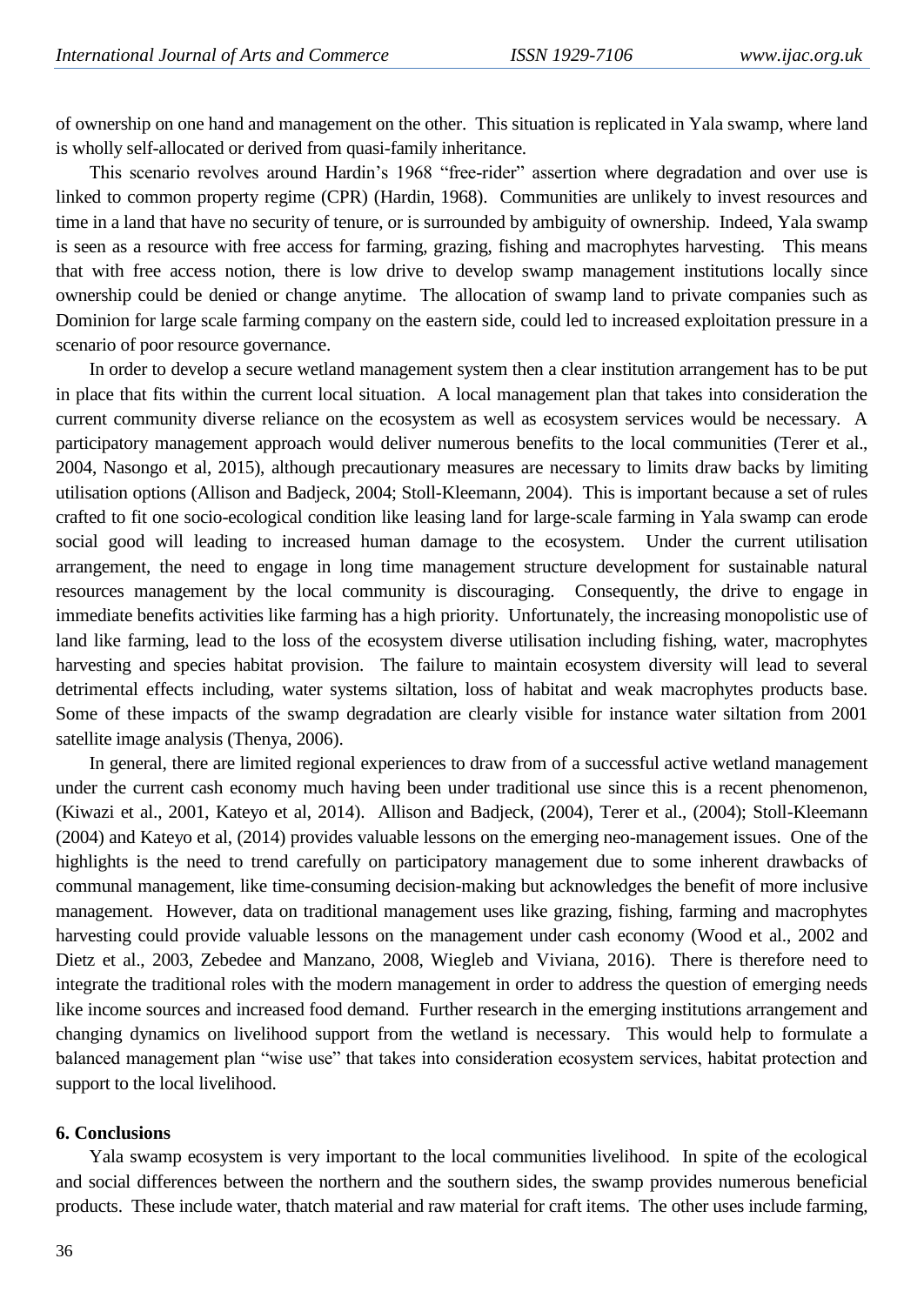grazing and fishing. Farming is identified as the most important wetland utilisation, which can be attributed to the, high population density, low precipitation and declining soil fertility outside the swamp. Like the other wetland utilisation, farming is mainly geared towards supplying domestic food, as well as to raise modest income for local community. The swamp land holdings are often self-allocated or inherited along kinship line.

The uses of macrophytes are diverse and including thatching, domestic energy supply and making of craft items. Although *C. papyrus* is the main thatching material, other species are equally important since it involves a combination of several species including *C. dives* and *C distans*. The returns from the sale of wetland products are often low mainly due to the marketing constrains such as lack of market information, poor transport network and exploitation by intermediaries. This acts as a major hindrance to the sustainable wetland utilisation due limited income in the process promoting mono-use of wetland that is farming.

Therefore, to promote sustainable use, there is need to increase the direct benefit to the local communities including cash benefits. In addition, a clear ecosystem management, which clarifies ownership, would help to promote sustainable use. This maybe achieved through participatory wetland planning and management. However, research on the emerging challenges like the rising wetland farming and cash economy transactions, which present a strong deviation from the tradition uses, would help to boost the ecosystem sustainable management.

#### **Acknowledgements**

The funding and logistic support that was received from German Academic exchange programme (DAAD), Centre for Development Research (ZEF)-Bonn and World Agroforestry Centre (ICRAF)-Nairobi is highly appreciated. The invaluable support that was provided by various people in field data collection is also acknowledged. Special thanks go to Mr. Muoki and Mzee Onyango for their assistance with field data collection and logistics.

## **References**

- Abila, R., (2002). Utilisation and economic valuation of the Yala swamp, Kenya. In: Gawler, M. (ed.), Strategies for wise use of wetlands: best practices in participatory management. Proceedings of 2<sup>nd</sup> International Conference on Wetlands and Development, Dakar, Senegal. Wetlands International IUCN, WWF Publications No. 56, Wageningen, The Netherlands.
- Allison, E. H., Badjeck, M. C., (2004). Livelihoods, local knowledge and the integration of economic development and conservation concerns in the lower Tana River basin. Hydrobiologia 527, 19-23.
- Aloo, P. A., (2003). Biological diversity of the Yala Swamp lakes, with special emphasis on fish species composition, in relation to changes in the Lake Victoria Basin (Kenya): threats and conservation measures. Biodiversity and Conservation 12, 905–920.
- Burnmeister, M. (2001). Cyperus papyrus: From the Nile to modern times. Ethnobotanical Leaflets. In: Katondo, J. M., (2001). Traditional uses of *Cyperus papyrus* (L) and associated problems at Simiyu fringing wetland of Lake Victoria, Mwanza Region, Tanzania. Proceedings of Lake Victoria Environment Management Programme (LVEMP), First Regional Scientific Conference 3<sup>rd</sup>-7<sup>th</sup> December 2001, Kisumu, Kenya.

Dietz, T., Ostrom, E., Stern, P. C. (2003). The struggle to govern the commons. Science 302, 1907-1911.

Duke, J.A. (1983). *Cyperus papyrus* L. Handbook of energy crops. In: Katondo, J. M., 2001. Traditional uses of *Cyperus papyrus* (L) and associated problems at Simiyu fringing wetland of Lake Victoria, Mwanza Region, Tanzania. Proceedings of Lake Victoria Environment Management Programme (LVEMP), First Regional Scientific Conference  $3<sup>rd</sup> - 7<sup>th</sup>$  December 2001, Kisumu, Kenya.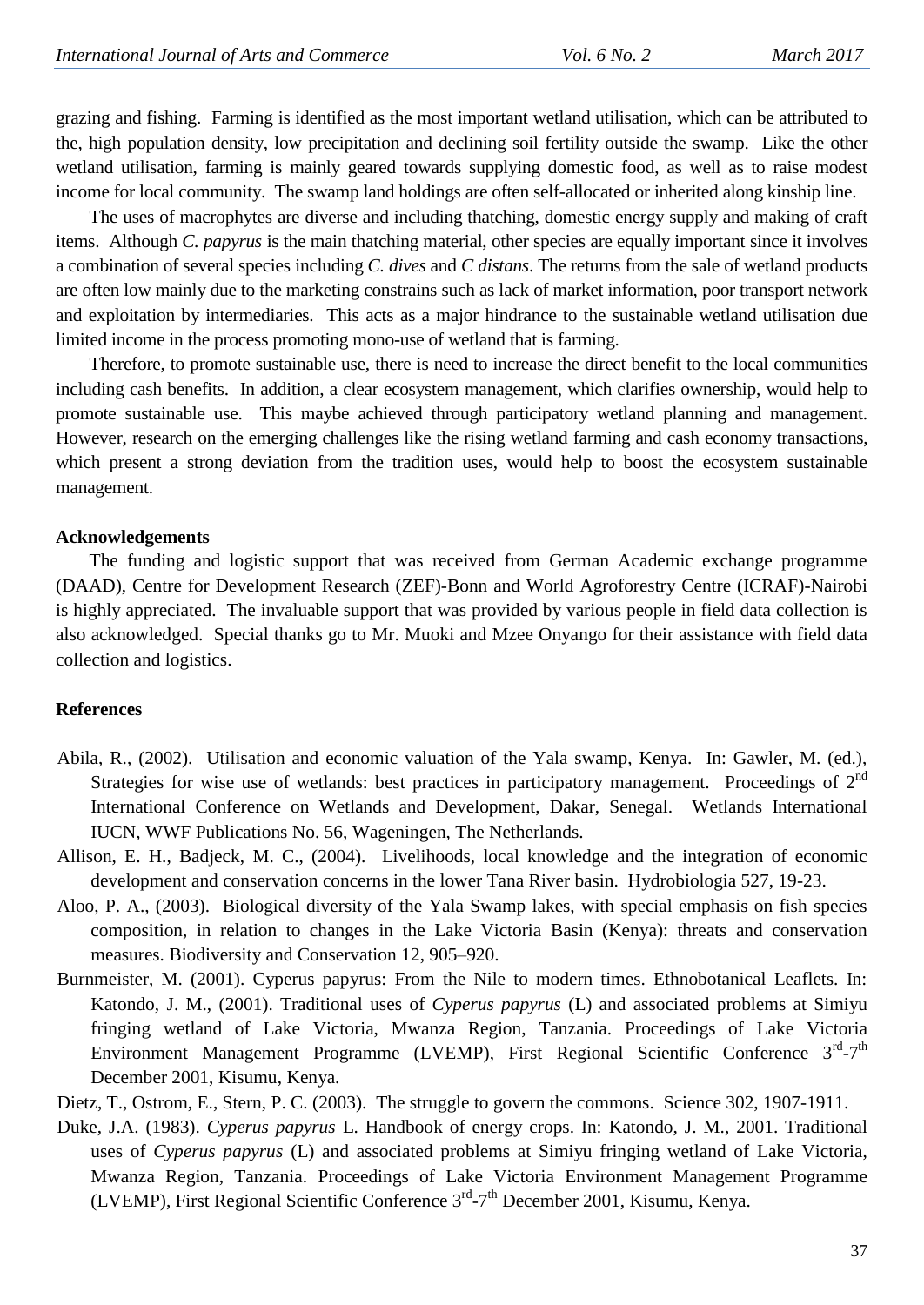- Gichuki, J., Guebas F. D., Mugo, J., Rabuor, C.O., Triest, L., Dehairs, F., (2001). Species inventory and the local uses of the plants and fishes of the Lower Sondu Miriu wetland of Lake Victoria, Kenya. Hydrobiologia 458, 99–106.
- Halls, A. J., (Eds.)., (1997). Wetlands, biodiversity and the Ramsar convention: The role of the convention on wetlands in the conservation and wise use of biodiversity. Ramsar Convention bureau, Gland, Switzerland.
- Hardin, G., (1968). The tragedy of the commons. Science 162, 1243 1248.
- Hoekstra, D., Corbett, J., (1995). Sustainable agricultural growth for highlands of East and Central Africa: Prospects to 2020. Paper presented at the EcoRegions of the Developing World: A Lens for Assessing Food, Agriculture and the Environment to the Year 2020. In ICRAF, 2000. Improved Land Management in the Lake Victoria Basin: Linking Land and Lake, Research and Extension, Catchment and Lake Basin. First Technical Report, Start-up Phase, July 1999 to June 2000. ICRAF and Ministry of Agriculture and Rural Development.
- Hughes, R. H., Hughes, J.S., (1992). A directory of African wetlands. IUCN, Gland, Switzerland and Cambridge, UK, xxxiv+820pp, 48 maps.
- ICRAF, (2000). Improved land management in the Lake Victoria Basin: linking land and lake, research and extension, catchment and Lake Basin. First Technical Report, Start-up Phase, July 1999 to June 2000. ICRAF and Ministry of Agriculture and Rural Development.
- Kareri, R.W., (1992). The sociological and economic values of Kenya"s wetlands. In Crafter, S. A., Njuguna, S. G and Howard, G. W (Eds) 1992, Wetlands of Kenya, Proceedings of the Kenya Wetlands Working Group Seminar on Wetlands of Kenya, National Museums of Kenya, Nairobi, Kenya 3-5 July 1991. Vii + 183pp.
- Kateyo, E, Nsereko, P and Kansiime, F, (2014). Contribution of Wetland Resources to Household Incomes of Riparian Communities of Katonga Wetland in Mpigi District, Uganda. International Journal of Sciences: Basic and Applied Research (IJSBAR) (2014) Volume 13, No 1, pp 274-286
- Katondo, J. M., (2001). Traditional uses of *Cyperus papyrus* (L) and associated problems at Simiyu fringing wetland of Lake Victoria, Mwanza Region, Tanzania. Proceedings of Lake Victoria Environment Management Programme (LVEMP), First Regional Scientific Conference 3<sup>rd</sup>-7<sup>th</sup> December 2001, Kisumu, Kenya.
- Kaufman, L., Ochumba, P. B., O.(1993). Evolutionary and conservation biology of cichlid fishes as revealed by faunal remnants in northern Lake Victoria. In: Gawler, M. (ed.), Strategies for wise use of wetlands: best practices in participatory management. Proceedings of  $2<sup>nd</sup>$  International Conference on Wetlands and Development, Dakar, Senegal. Wetlands International IUCN, WWF Publications No. 56, Wageningen, The Netherlands.
- Kiwazi, I. L., Tindamanyire, T., Kaganzi, E., Busulwa, H., Mafabi, P., (2001). Traditional wetland practices in rural communities in Uganda. Proceedings of Lake Victoria Environment Management Programme (LVEMP), First Regional Scientific Conference 3<sup>rd</sup>-7<sup>th</sup> December 2001, Kisumu, Kenya.
- Lind, E.M., Morrison, E.S., (1974). East African vegetation. Longman.
- Maclean, I. M. D., Tinch, R., Hassal, M., Boar, R., (2003). Social and economic use of wetland resources: a case study from Lake Bunyonyi, Uganda. Centre for Social and Economic Research on the Global Environment, University of East Anglia (CSERGE), Working Paper ECM, 03-09.
- Mavuti, K. M., (1989). Ecology of the Yala swamp. Resources 1, 16 19.
- Mavuti, K. M., (1992). An account of some important freshwater wetlands of Kenya. In Crafter, S.A., Njuguna, S. G and Howard, G. W (Eds) 1992, Wetlands of Kenya, Proceedings of the Kenya Wetlands